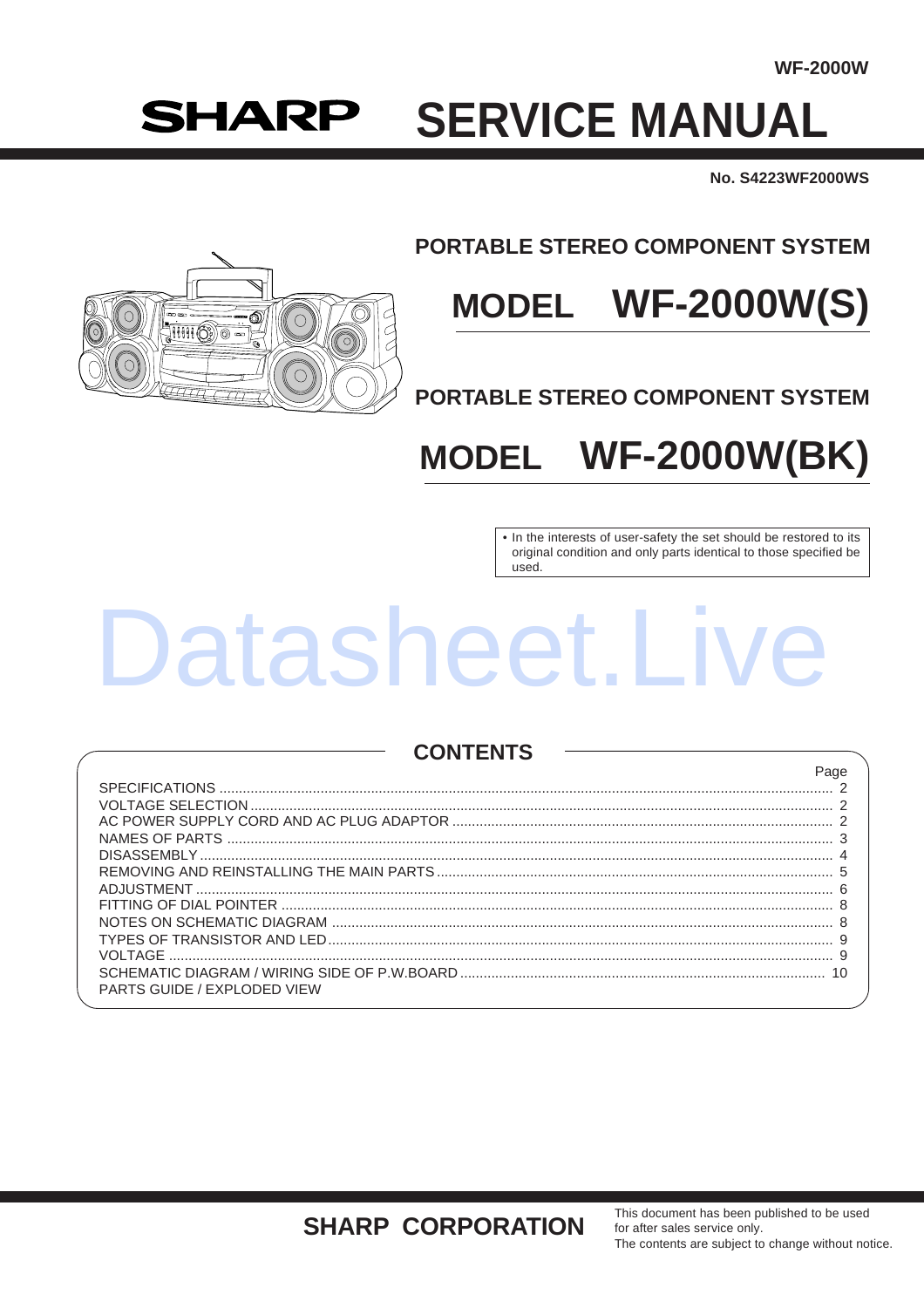FOR A COMPLETE DESCRIPTION OF THE OPERATION OF THIS UNIT, PLEASE REFER TO THE OPERATION MANUAL.

# **SPECIFICATIONS**

| ● General                 |                                                                                                                   | ● Radio section                                                       |                                                                                                                |
|---------------------------|-------------------------------------------------------------------------------------------------------------------|-----------------------------------------------------------------------|----------------------------------------------------------------------------------------------------------------|
| <b>Power source:</b>      | AC 110-127 V/220-240 V.<br>50/60 Hz<br>DC 15 V ["D" size<br>(UM/SUM-1, R20 or HP-2)<br>battery $\times$ 10]       | Frequency range:                                                      | FM: 88 - 108 MHz<br>SW1: 2.3 - 7.3 MHz<br>SW2; 7.3 - 22 MHz<br>MW; 526.5 - 1,606.5 kHz                         |
| <b>Power consumption:</b> | 31 W                                                                                                              | ● Tape recorder section                                               |                                                                                                                |
| <b>Output power:</b>      | MPO (Max.); 50 W (25 W +<br>25 W)<br>(AC operation)<br>RMS; 25 W (12.5 W + 12.5 W)<br>(DC operation, 10 % T.H.D.) | Frequency response:<br>Signal/noise ratio:<br><b>Wow and flutter:</b> | 60 - 12,000 Hz (Normal tape)<br>40 dB (TAPE 1, recording/playback)<br>50 dB (TAPE 2, playback)<br>0.3 % (WRMS) |
| Input terminal:           | Mixing microphone; 1mV/600 ohms<br>CD/LINE; 350 mV/47 kohms                                                       | Motor:<br><b>Bias system:</b><br>Erase system:                        | DC 9 V electric governor<br>AC bias<br>Magnet erase                                                            |
| <b>Output terminal:</b>   | Headphones; 16-50 ohms<br>(recommended; 32 ohms)                                                                  | ● Speaker section                                                     |                                                                                                                |
| <b>Dimensions:</b>        | Width; 282 mm (11-1/8")<br>Height; 217 mm (8-9/16")<br>Depth; 207 mm (8-1/8")                                     | Speakers:                                                             | 9 cm (3-9/16") woofer $\times$ 1<br>7.5 cm (3") woofer $\times$ 1<br>5 cm (2") tweeter $\times$ 1              |
| Weight:                   | 3.5 kg (7.7 lbs.) without batter-<br>ies                                                                          |                                                                       | Super tweeter $\times$ 1                                                                                       |
|                           |                                                                                                                   | Maximum input power:                                                  | 25 W                                                                                                           |
|                           |                                                                                                                   | Rated input power:                                                    | 12.5 W                                                                                                         |
|                           |                                                                                                                   | Impedance:                                                            | 8 ohms                                                                                                         |
|                           |                                                                                                                   | Dimensions:                                                           | Width; 235 mm (9-1/4")<br>Height; 235 mm (9-1/4")                                                              |

Specifications for this model are subject to change without prior notice.

**Weight**: 2.0 kg (4.4 lbs.)/each

Depth; 192 mm (7-9/16")

# **VOLTAGE SELECTION**

Before operating the unit on mains, check the preset voltage. If the voltage is different from your local voltage, adjust the voltage as follows. Slide the selector with a screwdriver to the appropriate voltage number. (AC 110 - 127 V or AC 220 - 240 V).

# **AC POWER SUPPLY CORD AND AC PLUG ADAPTOR**

QACCA0004AW00 QPLGA0003AWZZ







QACCE0007AW00 QPLGA0004AWZZ

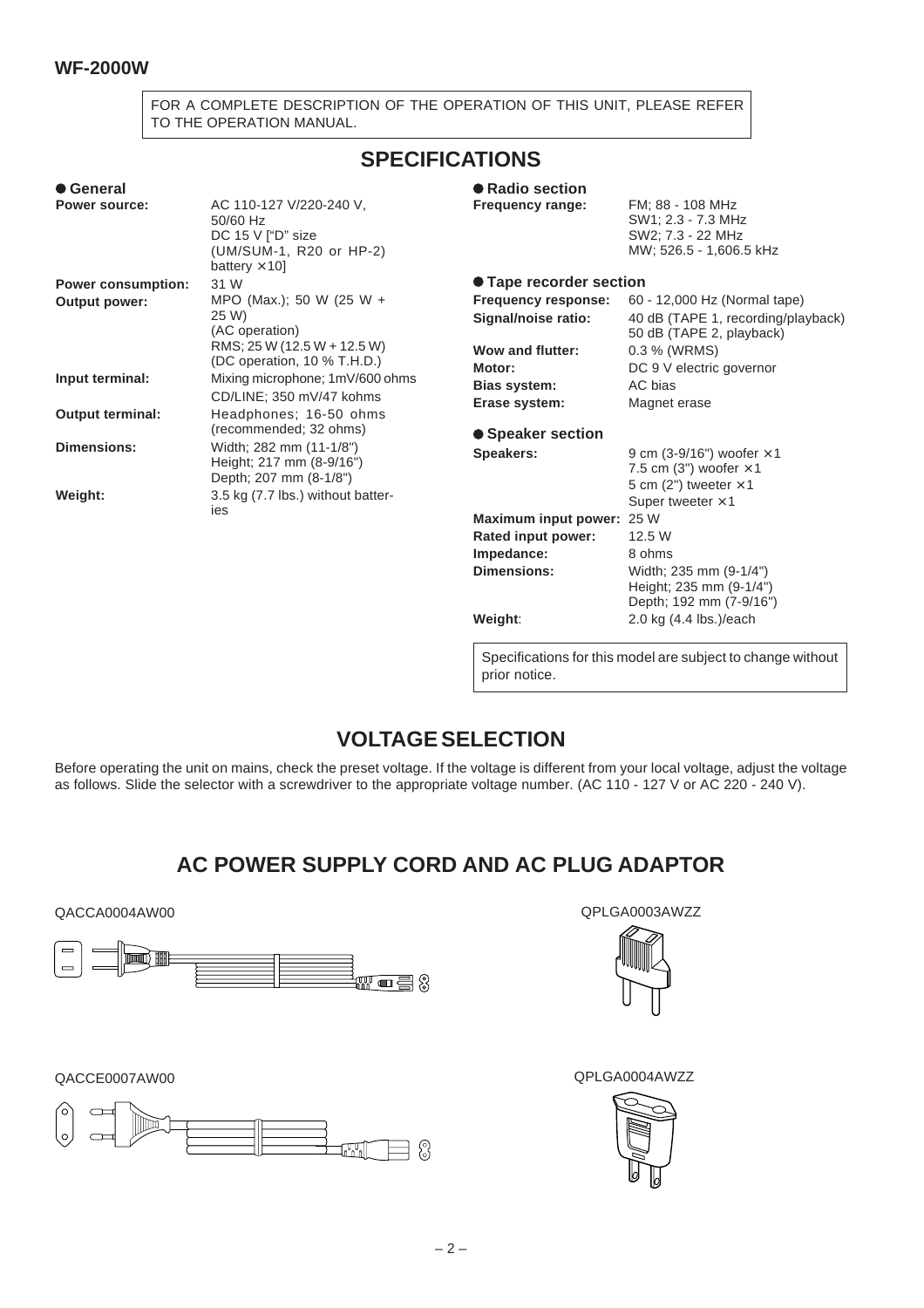# **NAMES OF PARTS**

- **1. Function Selector Switch**
- **2. Power Indicator**
- **3. Dubbing Speed/Built-in Microphone/FM Mode Switch**
- **4. Graphic Equalizer Controls**
- **5. Volume Control**
- **6. Extra Bass Switch (With Indicator)**
- **7. Fine Tuning Control**
- **8. Tuning Control**
- **9. Built-in Microphone**
- **10. Headphone Socket**
- **11. (TAPE 1) Cassette Compartment**
- **12. FM Stereo Indicator**
- **13. Band Selector Switch**
- **14. Mixing Microphone Socket**
- **15. (TAPE 2) Cassette Compartment**
- **16. (TAPE 1) Record Button**
- **17. (TAPE 1) Play Button**
- **18. (TAPE 1) Rewind Button**
- **19. (TAPE 1) Fast Forward Button**
- **20. (TAPE 1) Stop/Eject Button**
- **21. (TAPE 1) Pause Button**
- **22. (TAPE 2) Play Button**
- **23. (TAPE 2) Rewind Button**
- **24. (TAPE 2) Fast Forward Button**
- **25. (TAPE 2) Stop/Eject Button**
- **26. FM/SW Telescopic Rod Aerial**
- **27. CD/Line Input Sockets**
- **28. Beat Cancel Switch**
- **29. Speaker Terminals**
- **30. AC Voltage Selector**
- **31. AC Power Input Socket**
- **32. Battery Compartment**
- **33. Woofer**
- **34. Super Tweeter**
- **35. Tweeter**
- **36. Bass Reflex Duct**
- **37. Speaker Release Lever**
- **38. Speaker Wire**





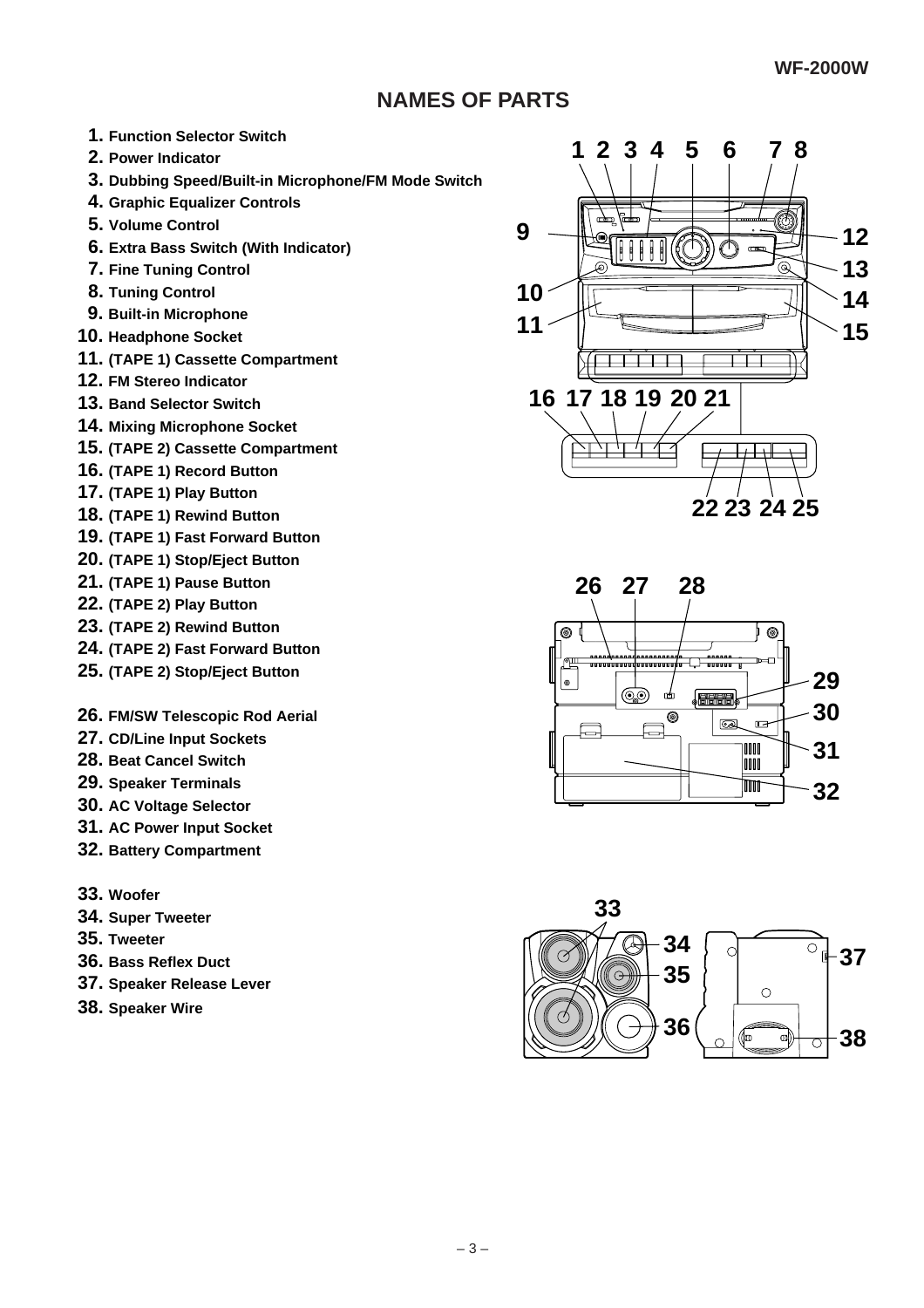# **DISASSEMBLY**

#### **Caution on Disassembly**

Follow the below-mentioned notes when disassembling the unit and reassembling it, to keep it safe and ensure excellent performance:

- 1. Take cassette tape out of the unit.
- 2. Be sure to remove the power supply plug from the wall outlet before starting to disassemble the unit and remove the batteries from the unit.
- 3. Take off nylon bands or wire holders where they need to be removed when disassembling the unit. After servicing the unit, be sure to rearrange the leads where they were before disassembling.
- 4. Take sufficient care on static electricity of integrated circuits and other circuits when servicing.

#### **MAIN UNIT**

| <b>STEP</b> | <b>REMOVAL</b>                                                         | <b>PROCEDURE</b>                                             | <b>FIGURE</b>      |
|-------------|------------------------------------------------------------------------|--------------------------------------------------------------|--------------------|
| 1           | Front Cabinet/<br><b>Rear Cabinet</b>                                  | 1. Screw  (A1) x9<br>2. Socket  (A2) x1<br>3. Screw  (A3) x1 | $4 - 1$<br>$4 - 3$ |
| 2           | Main PWB/<br>Graphic Equalizer<br><b>PWB/Fine Tuning</b><br><b>PWB</b> | 1. Knob  (B1) x1<br>2. Screw  (B2) x7<br>3. Socket  (B3) x4  | $4 - 2$            |
| 3           | Tape Mechanism                                                         | 1. Open the cassette holder.                                 | $4 - 2$            |
| 4           | Power PWB                                                              |                                                              | $4 - 3$            |

#### **SPEAKER UNIT**

| <b>STEP</b>   | <b>REMOVAL</b> | <b>PROCEDURE</b>                                                  | <b>FIGURE</b> |
|---------------|----------------|-------------------------------------------------------------------|---------------|
|               | Woofer         | 1. Screw  (A1) x5<br>2. Front Panel  (A2) x1<br>3. Screw  (A3) x8 | $4 - 4$       |
| $\mathcal{P}$ | Tweeter        | 1. Screw  (B1) x2                                                 | $4 - 4$       |



**Figure 4-4**

Main Unit

Speaker Box

Woofe

(A3)x4 ø3x8mm



**Figure 4-1**

 $W$ oofe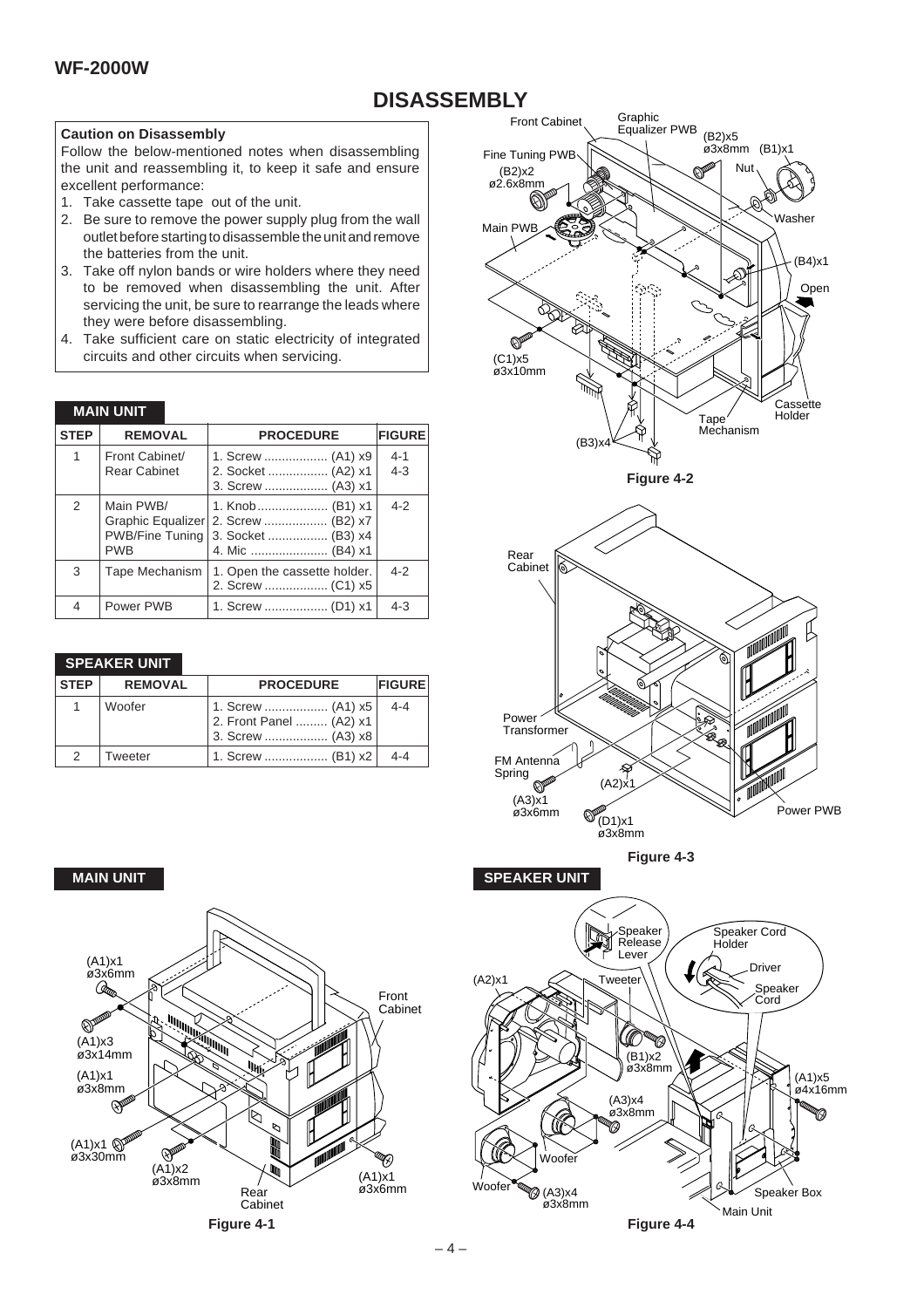# **REMOVING AND REINSTALLING THE MAIN PARTS**

## **TAPE MECHANISM SECTION**

Perform steps 1, 2 and 3 of the disassembly method to remove the tape mechanism. (See page 4.)

#### **How to remove the record/playback and erase heads (TAPE 1) (See Fig. 5-1)**

- 1. When you remove the screws (A1) x 2 pcs., the recording/ playback head can be removed.
- 2. Move the hooks (A2) x 2 pcs., toward the center position as shown in Fig. 5-1 and then lift the erase head.

#### **How to remove the playback head (TAPE 2) (See Fig. 5-2)**

1. When you remove the screws (B1) x 2 pcs., the playback head can be removed.

#### **How to remove the pinch roller (TAPE 1/2) (See Fig. 5-3)**

1. Carefully bend the pinch roller pawl in the direction of the arrow **<A>**, and remove the pinch roller (C1) x 1 pc. and (C2) x 1 pc., in the direction of the arrow **<B>**.

#### **Note:**

When installing the pinch roller, pay attention to the spring mounting position.

#### **How to remove the motor (See Fig. 5-4)**

- 1. Remove the belt.
- 2. Remove the screws (D1) x 4 pcs., to remove the motor bracket.
- 3. Remove the screws (D2) x 3 pcs., to remove the motor.

#### **How to remove the belt (TAPE 1) (See Fig. 5-5)**

- 1. Remove the main belt (F1) x 1 pc., from the motor side.
- 2. Remove the FF/REW belt (F2) x 1 pc.

#### **How to remove the belt (TAPE 2) (See Fig. 5-5)**

- 1. Remove the main belt (E1) x 1 pc., from the motor side.
- 2. Remove the FF/REW belt (E2) x 1 pc.



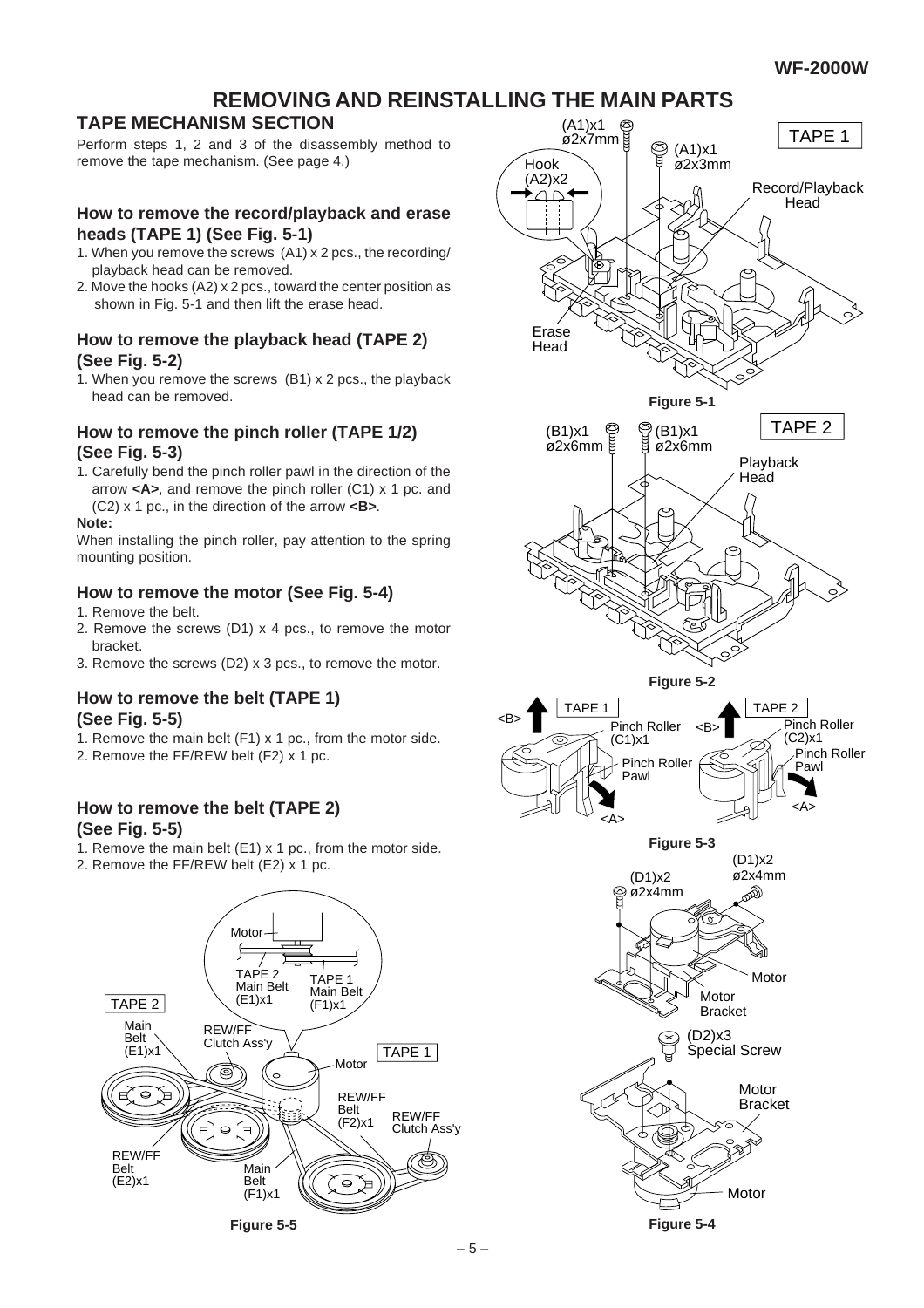# **ADJUSTMENT**

## **MECHANISM SECTION**

#### **• Driving Force Check**

| <b>Torque Meter</b> | <b>Specified Value</b> |
|---------------------|------------------------|
| Play: TW-2412       | Tape 1: Over 60 g      |
|                     | Tape 2: Over 50 g      |

#### **• Torque Check**

| <b>Torque Meter</b>   | <b>Specified Value</b> |                |
|-----------------------|------------------------|----------------|
|                       | Tape 1                 | Tape 2         |
| Play: TW-2111         | 30 to 70 g.cm          | 27 to 60 g.cm  |
| Fast Forward: TW-2231 | Over 55 g.cm           | 55 to 120 g.cm |
| Rewind: TW-2231       | Over 55 g.cm           | 55 to 120 g.cm |

#### • **Head Azimuth**

| <b>Test Tape</b> | <b>Instrument Connection</b>                    |
|------------------|-------------------------------------------------|
| <b>MTT-114</b>   | Headphones Socket<br>(Load resistance: 32 ohms) |

#### **• Tape Speed (Normal only)**

| <b>Test Tape</b> | <b>Adjustment</b>                                             | <b>Specified</b> | <b>Instrument</b>                       |
|------------------|---------------------------------------------------------------|------------------|-----------------------------------------|
|                  | Point                                                         | Value            | <b>Connection</b>                       |
| MTT-111          | Tape 1, Tape 2: $ 3,000 \pm 60$ Hz Headphones<br><b>VR501</b> |                  | Socket<br>(Load resistance:<br>32 ohms) |

### **DECK SECTION**

#### **• Bias Oscillation**

| <b>Adjustment Point</b> | <b>Specified value</b> | <b>Instrument</b><br><b>Connection</b> |
|-------------------------|------------------------|----------------------------------------|
| T201                    | 100 kHz $+$ 4 kHz      | Pin 5 of CON202                        |

#### **• Beat Cancel Switch: A**

|               | <b>Specified Value</b>                                      |
|---------------|-------------------------------------------------------------|
| l Beat Cancel | l A: 100 ± 4 kHz<br>$B: 94 \pm 4$ kHz<br>$C: 104 \pm 4$ kHz |

#### **• Playback Amplifier Sensitivity Check**

| Test tape | <b>Specified value</b> | <b>Instrument Connection</b> |
|-----------|------------------------|------------------------------|
| MTT-118   | $2.5$ V $\pm$ 3 dB     | Speaker Terminal             |
|           |                        | (Load resistance: 8 ohms)    |

### **TUNER SECTION**

fL: Low-range frequency fH: High-range frequency

#### **• FM IF/RF**

| <b>Test Stage</b>  | <b>Specified Value/</b><br><b>Adjusting Point</b> | <b>Instrument</b><br><b>Connection</b> |
|--------------------|---------------------------------------------------|----------------------------------------|
| FM IF              | T108                                              | Input: FM Antenna                      |
| FM Detection 17106 |                                                   | Output: Pin 9 of IC102                 |
| FM Band            | fL: L101                                          | Input: Antenna                         |
| Coverage           | fH: TC1                                           | Output: Headphones                     |
|                    |                                                   | Socket                                 |
| FM Tracking        | fL (88.0 MHz): L102                               | (Load resistance: 32 ohms)             |
|                    | fH (108 MHz): TC2                                 |                                        |

#### **• AM IF/RF**

| <b>Test Stage</b>           | <b>Specified Value/</b><br><b>Adjusting Point</b> | <b>Instrument</b><br><b>Connection</b>         |  |  |  |
|-----------------------------|---------------------------------------------------|------------------------------------------------|--|--|--|
| AM IF                       | T <sub>107</sub>                                  | Input: Antenna<br>Output: Pin 9 of IC102       |  |  |  |
| MW Band<br>Coverage         | fL: T103<br>fH: TC3                               | Input: Antenna<br>Output: Headphones<br>Socket |  |  |  |
| MW Tracking                 | fL (600 kHz): L103<br>fH (1,400 kHz): TC4         | (Load resistance 32 ohms)                      |  |  |  |
| SW1 Band<br>Coverage        | fL (2.3 MHz): T104<br>fH (7.3 MHz): CT102         |                                                |  |  |  |
| SW <sub>1</sub><br>Tracking | fL (2.6 MHz): T101<br>fH (6 MHz): CT104           |                                                |  |  |  |
| SW2 Band<br>Coverage        | fL (7.3 MHz): T105<br>fH (22 MHz): CT101          |                                                |  |  |  |
| SW <sub>2</sub><br>Tracking | fL (8.5 MHz): T102<br>fH (19 MHz): CT103          |                                                |  |  |  |

#### **• VCO Frequency**

| Adjustment<br>Point | <b>Specified value</b> | <b>Instrument Connection</b>            |  |  |  |  |  |
|---------------------|------------------------|-----------------------------------------|--|--|--|--|--|
| VR <sub>102</sub>   | 76 kHz ± 200 Hz        | Pin 13, Pin 21 and ground<br>of $IC102$ |  |  |  |  |  |

#### **Note:**

After preparing the test circuit shown in Fig. 6, connect the Pin 13, Pin 21 and ground of the IC102 with the test circuit, and measure the value.



**Figure 6 VCO FREQUENCY TEST CIRCUIT**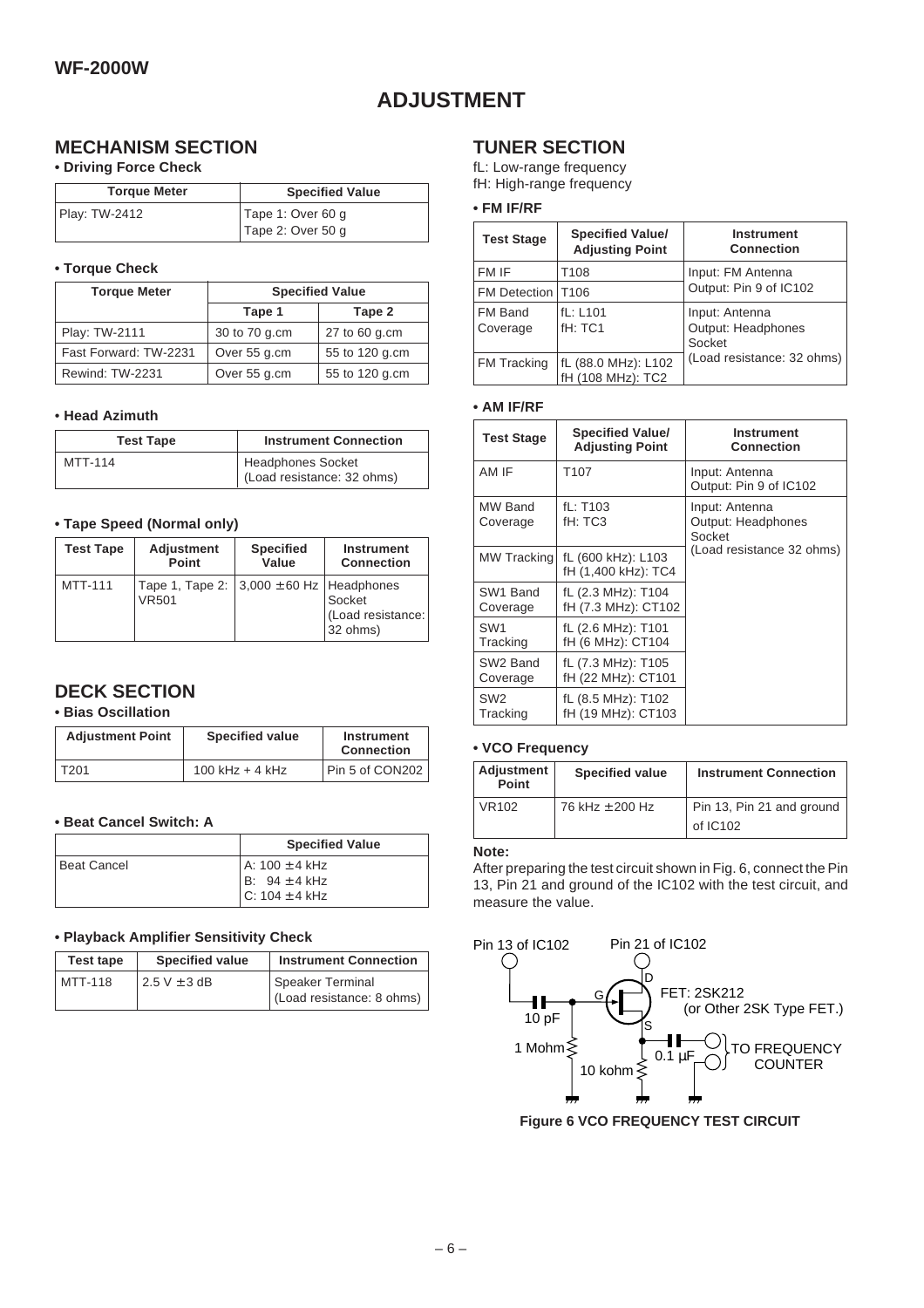

**Figure 7 ADJUSTMENT POINTS**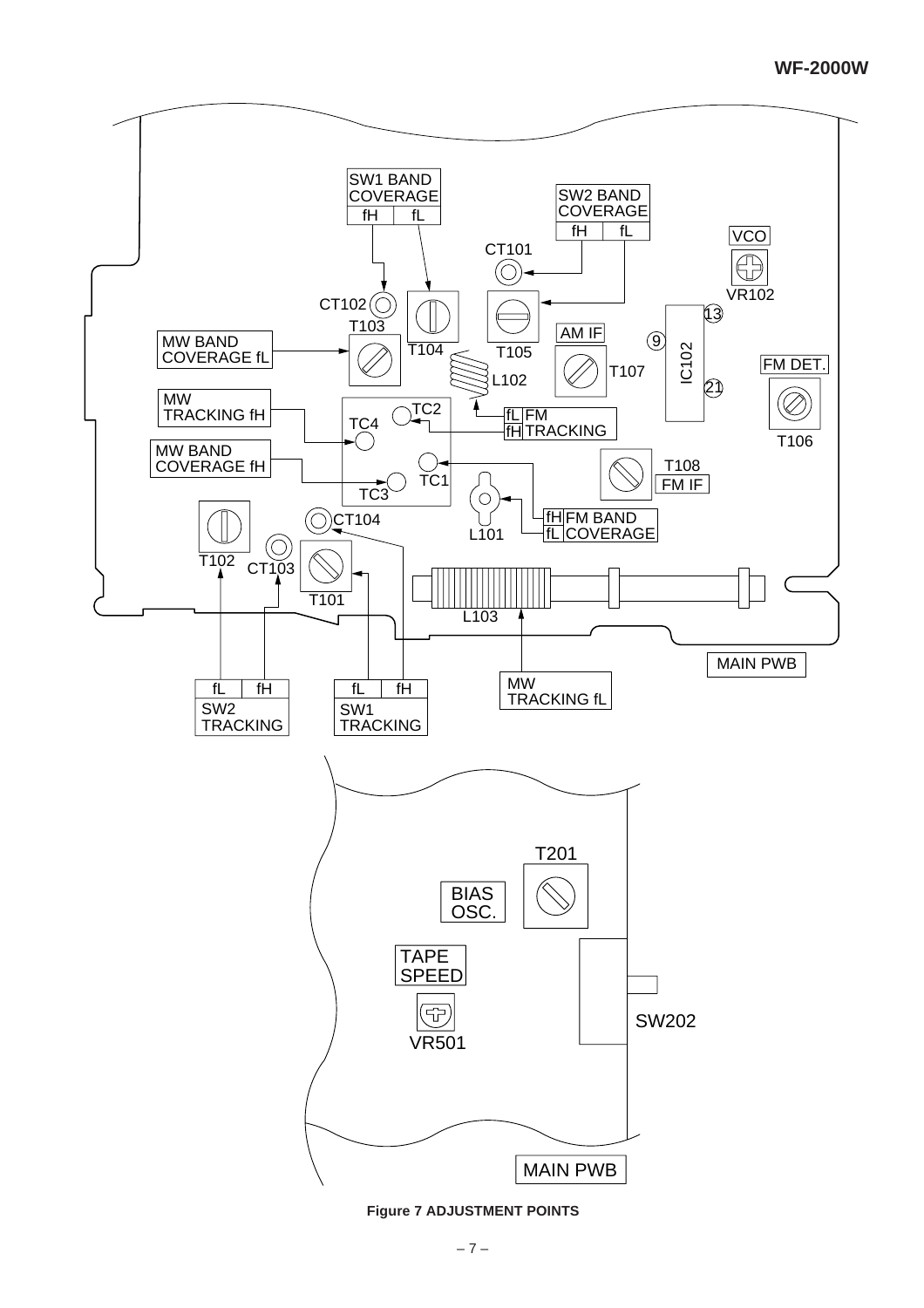# **FITTING OF DIAL POINTER**

- 1. Remove the Main PWB, the Graphic Equalizer PWB and the Fine Tuning PWB. (See Figure 4-2 in the "Disassembly" on page 4.)
- 2. Remove the dial pointer guide and PWB.
- 3. Insert the dial pointer from  $\left( \mathsf{A}\right)$  , lead it under  $\left( \mathsf{B}\right)$  , hang it on the tuner gear and then pass it through  $\mathbb C$  .
- 4. Replace the Main PWB, the Graphic Equalizer PWB and the Fine Tuning PWB.
- 5. Rotate the tuning knob in the arrow direction until it stops. (Set the tuner variable capacitor to "0" point (F-LOW state).)
- 6. Adjust the dial pointer so that its stopper becomes the Figure 8-2 position. (Adjust the engagement of the pointer gear and the tuner gear to get the minimum space between the PWB and the stopper.) This position is the "0" point.
- 7. Screw up the PWB and the dial pointer guide.







# **NOTES ON SCHEMATIC DIAGRAM**

• Resistor:

To differentiate the units of resistors, The symbol as K and M are used: the symbol K means 1000 ohm and the symbol M means 1000 kohm and the resistor without any symbol is an ohm resistor. The resistor designated "Fusible" is a fuse type resistor.

Capacitor:

To indicate the unit of capacitor, a symbol P is used: this symbol P means pico-farad and the unit of the capacitor without such a symbol is microfarad. As to electrolytic capacitor, the expression "capacitance/withstand voltage" is used.

(CH),(RH),(UJ): Temperature compensation (ML): Mylar type (S): Styrol type

- The indicated voltage in each section is the one measured by Digital Multimeter between such a section and the chassis with no signal given.
- Schematic diagram and Wiring Side of P.W. Board for this model are subject to change for improvement without prior notice.

Parts marked with "  $\mathbb{A}$ " ( $\mathbb{L} \equiv \mathbb{Z}$  ) are important for maintaining the safety of the set. Be sure to replace these parts with specified ones for maintaining the safety and performance of the set.

| REF. NO.          | <b>DESCRIPTION</b>       | <b>POSITION</b>     |  |  |  |  |  |
|-------------------|--------------------------|---------------------|--|--|--|--|--|
| SW <sub>2</sub>   | TAPF 1 PI AY             | ON-OFF              |  |  |  |  |  |
| SW <sub>3</sub>   | <b>TAPE 1 FF/REW</b>     | ON-OFF              |  |  |  |  |  |
| SW <sub>4</sub>   | TAPE 1 REC               | ON-OFF              |  |  |  |  |  |
| SW <sub>5</sub>   | TAPE 2 PLAY              | ON-OFF              |  |  |  |  |  |
| SW6               | <b>TAPE 2 FF/REW</b>     | ON-OFF              |  |  |  |  |  |
| SW <sub>101</sub> | <b>BAND SELECTOR</b>     | SW2-SW1-MW-FM       |  |  |  |  |  |
| SW202             | <b>BEAT CANCEL</b>       | A—B                 |  |  |  |  |  |
| SW203             | DUBBING SPEED/MIC/       | HIGH-NORMAL-MIC/    |  |  |  |  |  |
|                   | <b>FM MODE</b>           | FM STEREO-FM MONO   |  |  |  |  |  |
| SW401             | X-BASS                   | ON-OFF              |  |  |  |  |  |
| SW501             | <b>FUNCTION SELECTOR</b> | CD/LINE-RADIO-      |  |  |  |  |  |
|                   |                          | TAPE/STAND-BY-ON    |  |  |  |  |  |
| SW601             | <b>VOLTAGE SELECTOR</b>  | 110-127 V-220-240 V |  |  |  |  |  |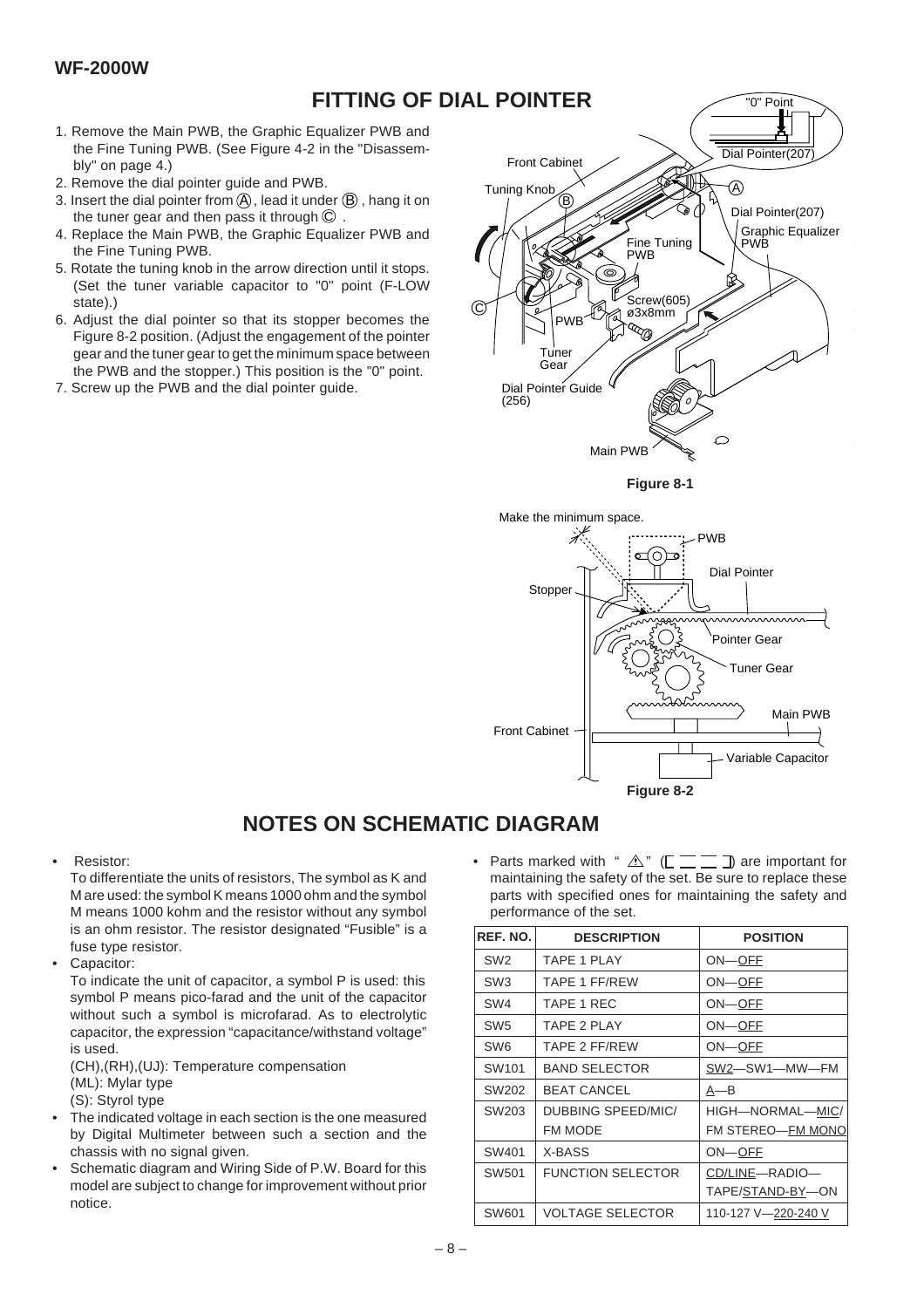# **TYPES OF TRANSISTOR AND LED**



2SC2412 KR KTC3875 GR



2SC945 AP 3DA8050 SS8550 SS8050



L01-224HD L-474CGDK

0 V E

0 V E

# **VOLATGE**

|                   | IC102           | IC101 |                       |                | IC201                 |                | IC301          |                | IC402          |                | Q201                         |                | Q205       |                | Q210              |                | Q220       |                |
|-------------------|-----------------|-------|-----------------------|----------------|-----------------------|----------------|----------------|----------------|----------------|----------------|------------------------------|----------------|------------|----------------|-------------------|----------------|------------|----------------|
| <b>PIN</b><br>NO. | <b>VOLTAGE</b>  |       | PIN<br>N <sub>O</sub> | VOLTAGE        | PIN<br>N <sub>O</sub> | VOLTAGE        | PIN<br>NO.     | <b>VOLTAGE</b> | PIN<br>NO.     | <b>VOLTAGE</b> | PIN<br>NO.                   | VOLTAGE        | PIN<br>NO. | <b>VOLTAGE</b> | PIN<br>NO.        | <b>VOLTAGE</b> | PIN<br>NO. | <b>VOLTAGE</b> |
| $\mathbf{1}$      | 1.59 V          |       | $\overline{1}$        | 0.98V          | -1                    | 0 <sub>V</sub> | $\overline{1}$ | 5.5 V          | $\overline{1}$ | 14.4 V         | В                            | 0.7V           | B          | 0.6V           | B                 | 0.93V          | B          | 0.7V           |
| 2                 | 1.6V            |       | $\overline{2}$        | 1.7V           | 2                     | 0 V            | 2              | 5.5V           | $\overline{2}$ | 0 <sup>V</sup> | C                            | 0 <sup>V</sup> | C          | 4.3 V          | C                 | 2.25V          | C          | 0 <sup>V</sup> |
| 3                 | 6.15 V          |       | 3                     | 6.12 V         | 3                     | 1.28V          | 3              | 6.1 V          | 3              | 0 <sup>V</sup> | E                            | 0 <sup>V</sup> | Ε          | 0.2V           | E                 | 0.31V          | Е          | 0 <sup>V</sup> |
| $\overline{4}$    | 0.19V           |       | $\overline{4}$        | 0 V            | 4                     | 1.28V          | $\overline{4}$ | 6.1V           | $\overline{4}$ | 0 <sup>V</sup> |                              |                |            |                |                   |                |            |                |
| 5                 | 1.6V            |       | 5                     | 0 <sup>V</sup> | 5                     | 1.37 V         | 5              | 5.5V           | 5              | 4.53 V         |                              | Q202           |            | Q206           |                   | Q212           |            | Q221           |
| 6                 | 0 <sup>V</sup>  |       | 6                     | 6.15V          | 6                     | 1.32V          | 6              | 5.5 V          | 6              | 0 V            | PIN<br>NO.                   | VOLTAGE        | PIN<br>NO. | <b>VOLTAGE</b> | PIN<br>NO.        | <b>VOLTAGE</b> | PIN<br>NO. | <b>VOLTAGE</b> |
| $\overline{7}$    | 6.4V            |       | $\overline{7}$        | 1.6V           | $\overline{7}$        | 0 <sub>V</sub> | $\overline{7}$ | 6.1 V          | $\overline{7}$ | 15 V           | в                            | 0.7V           | B          | 0.7V           | B                 | 0.7V           | в          | 0.7V           |
| 8                 | 0 <sub>V</sub>  |       | 8                     | 5.46 V         | 8                     | 0 <sub>V</sub> | 8              | 6.1 V          | 8              | 15 V           | C                            | 0 <sup>V</sup> | C          | 0 <sup>V</sup> | C                 | 0 <sup>V</sup> | C          | 0V             |
| 9                 | 2.3V            |       | 9                     | 6.1 V          | 9                     | 1.83V          | 9              | 5.5V           | 9              | 6.86 V         | E                            | 0 <sup>V</sup> | Ε          | 0 V            | Ε                 | 0 <sup>V</sup> | Е          | 0 <sup>V</sup> |
| 10                | 2.3V            |       |                       |                | 10                    | 1.28V          | 10             | 5.5V           | 10             | 0 <sup>V</sup> |                              |                |            |                |                   |                |            |                |
| 11                | 5.4 V           |       |                       | IC202          | 11                    | 0 <sub>V</sub> | 11             | 6.1V           | 11             | 6.86 V         |                              | Q203           |            | Q208           |                   | Q213           |            | Q504           |
| 12                | 0.9V            |       | PIN<br>N <sub>O</sub> | <b>VOLTAGE</b> | 12                    | 0 <sub>V</sub> | 12             | 6.1 V          | 12             | 6.85 V         | <b>PIN</b><br>N <sub>O</sub> | VOLTAGE        | PIN<br>NO. | <b>VOLTAGE</b> | <b>PIN</b><br>NO. | <b>VOLTAGE</b> | PIN<br>NO. | <b>VOLTAGE</b> |
| 13                | 1.1V            |       | $\mathbf{1}$          | 6.3V           | 13                    | 0.85V          | 13             | 5.5 V          | 13             | 0 <sup>V</sup> | В                            | 0.7V           | B          | 0 <sup>V</sup> | B                 | 5 V            | в          | 8 V            |
| 14                | 2.1V            |       | $\overline{2}$        |                | 14                    | 0 <sub>V</sub> | 14             | 5.5V           | 14             | 6.85 V         | C                            | 0 <sub>V</sub> | C          | 0 <sup>V</sup> | C                 | 4.3V           | C          | 7.5V           |
| 15                | 1 V             |       | 3                     | 1.6V<br>1.6V   | 15                    | 1.28V          | 15             | 6.1V           |                |                | Ε                            | 0 <sup>V</sup> | Ε          | 0 <sub>V</sub> | Е                 | 5 V            | E.         | 5.85 V         |
| 16                | 1.7V            |       |                       | 0 <sup>V</sup> | 16                    | 1.83V          | 16             | 6.1V           |                | IC403          |                              |                |            |                |                   |                |            |                |
| 17                | 1.56 V          |       | $\overline{4}$        | 3.4V           | 17                    | 1.45 V         | 17             | 4.1V           | PIN<br>NO.     | <b>VOLTAGE</b> |                              | Q204           |            | Q209           |                   | Q218           |            | Q505           |
| 18<br>19          | 1.58 V<br>0.43V |       | 5<br>6                | 3.45V          | 18<br>19              | 6.6 V<br>4.6 V | 18<br>19       | 2.4V<br>2.4V   | $\overline{1}$ | 15 V           | PIN<br>N <sub>O</sub>        | VOLTAGE        | PIN<br>NO. | <b>VOLTAGE</b> | PIN<br>NO.        | <b>VOLTAGE</b> | PIN<br>NO. | <b>VOLTAGE</b> |
| 20                | 6.1 V           |       | $\overline{7}$        | 3.5V           | 20                    | 1.37V          | 20             | 4.1V           | $\overline{2}$ | 0 V            | В                            | 0.7V           | B          | 0.93V          | B                 | 0.7V           | в          | 0V             |
| 21                | 6.1 V           |       | 8                     | 6.8 V          | 21                    | 1.28 V         | 21             | 3V             | 3              | 7.99 V         | C                            | 0 <sup>V</sup> | C          | 2.25V          | C                 | 0 V            | C          | 7.42 V         |
| 22                | 0.53V           |       |                       |                | 22                    | 1.28 V         | 22             | 3V             |                |                | Ε                            | 0 <sup>V</sup> | Ε          | 0.31V          | Ε                 | 0 V            | E.         | 0 <sup>V</sup> |
| 23                | 1.6V            |       |                       |                | 23                    | 0 <sub>V</sub> | 23             | 6.5 V          |                | <b>IC404</b>   |                              |                |            |                |                   |                |            |                |
| 24                | 1.41V           |       |                       |                | 24                    | 0V             | 24             | 0 V            | PIN            |                |                              |                |            |                |                   | Q219           |            | Q506           |
|                   |                 |       |                       |                |                       |                |                |                | NO.            | <b>VOLTAGE</b> |                              |                |            |                | PIN<br>NO.        | <b>VOLTAGE</b> | PIN<br>NO. | <b>VOLTAGE</b> |
|                   |                 |       |                       |                |                       |                |                |                | $\mathbf{1}$   | 15V            |                              |                |            |                | B                 | 0.7V           | в          | 0.69V          |
|                   |                 |       |                       |                |                       |                |                |                | $\overline{2}$ | 0 V            |                              |                |            |                | C                 | 0 V            | С          | 0 <sup>V</sup> |
|                   |                 |       |                       |                |                       |                |                |                | 3              | 8.99 V         |                              |                |            |                |                   |                |            |                |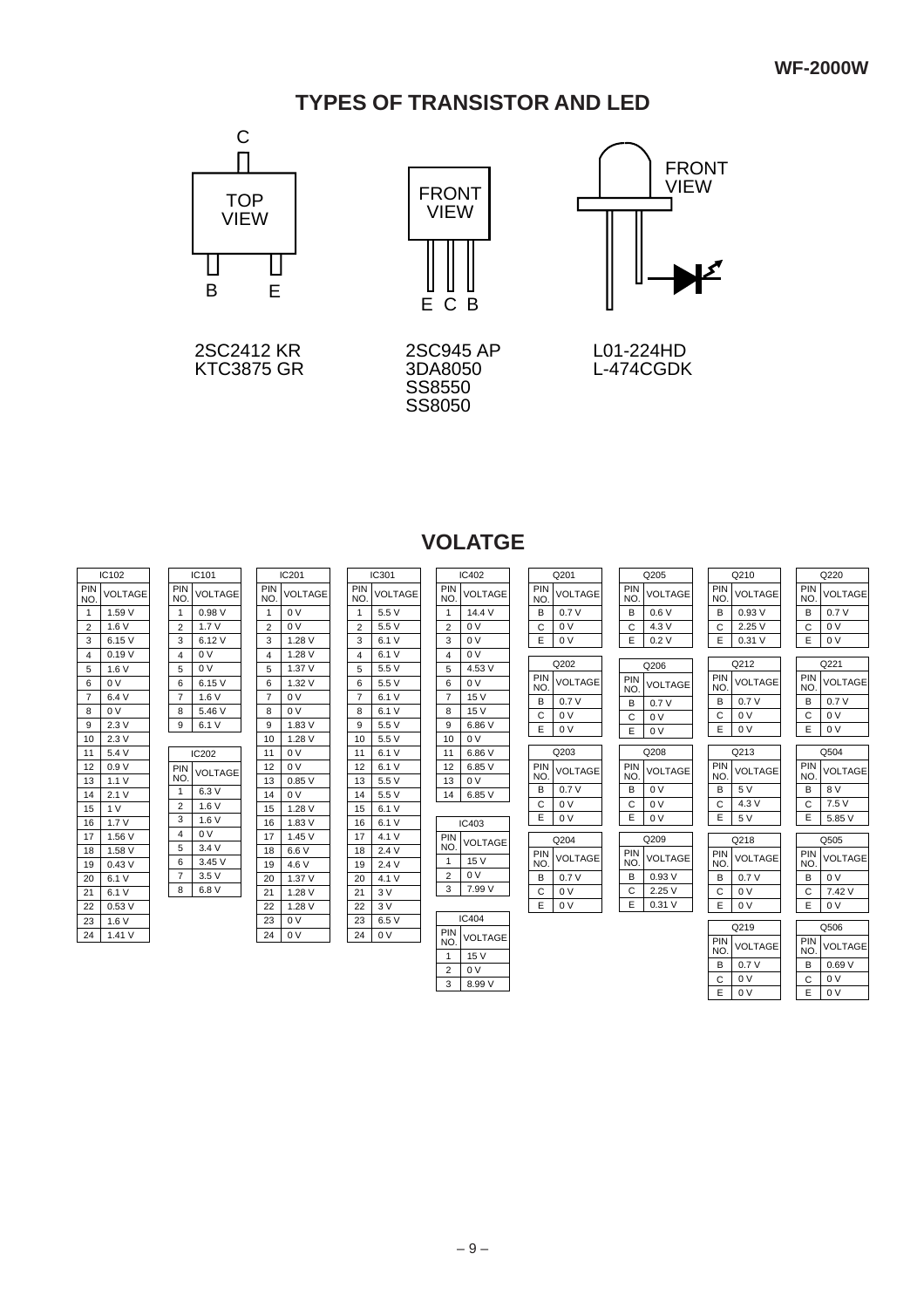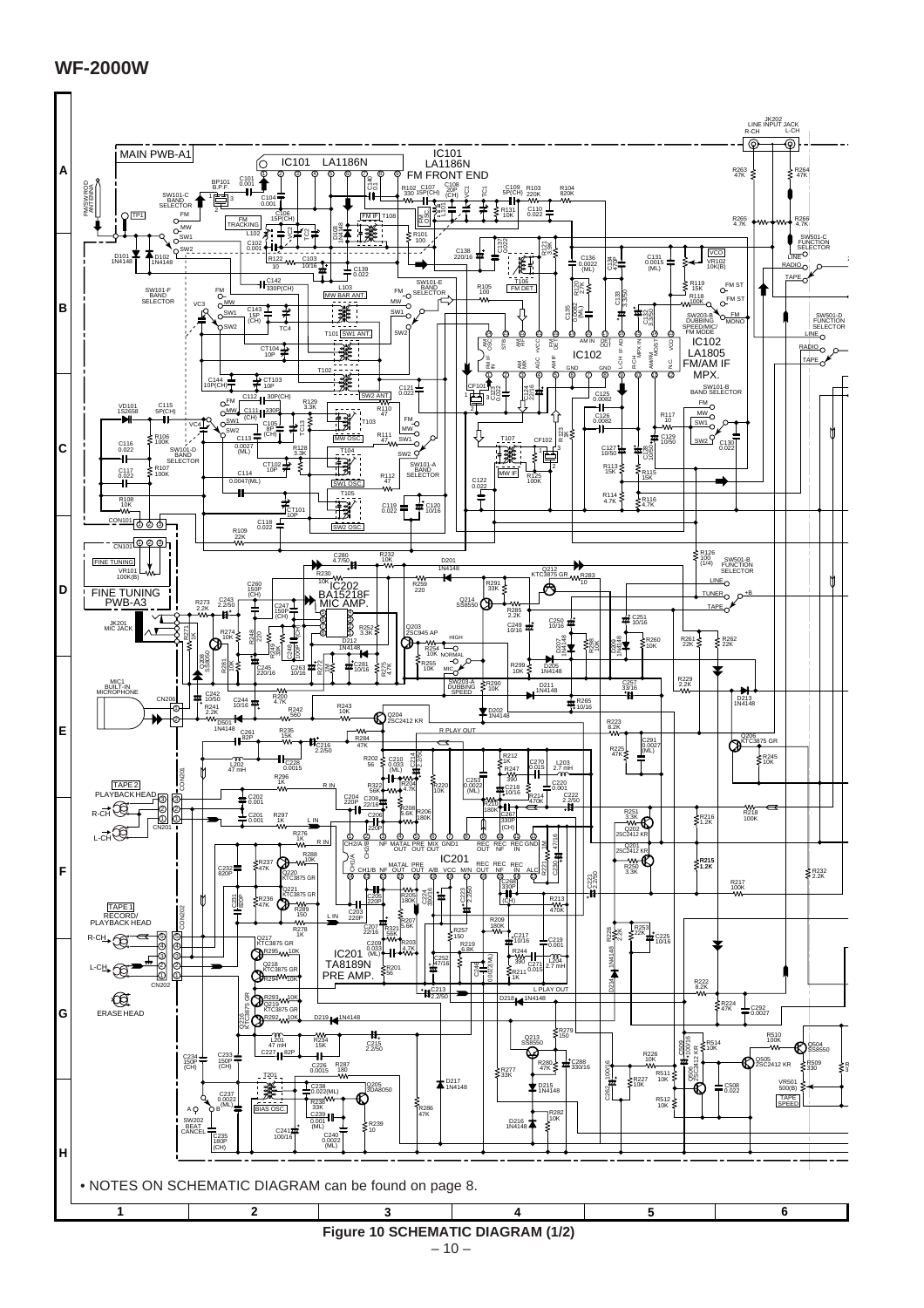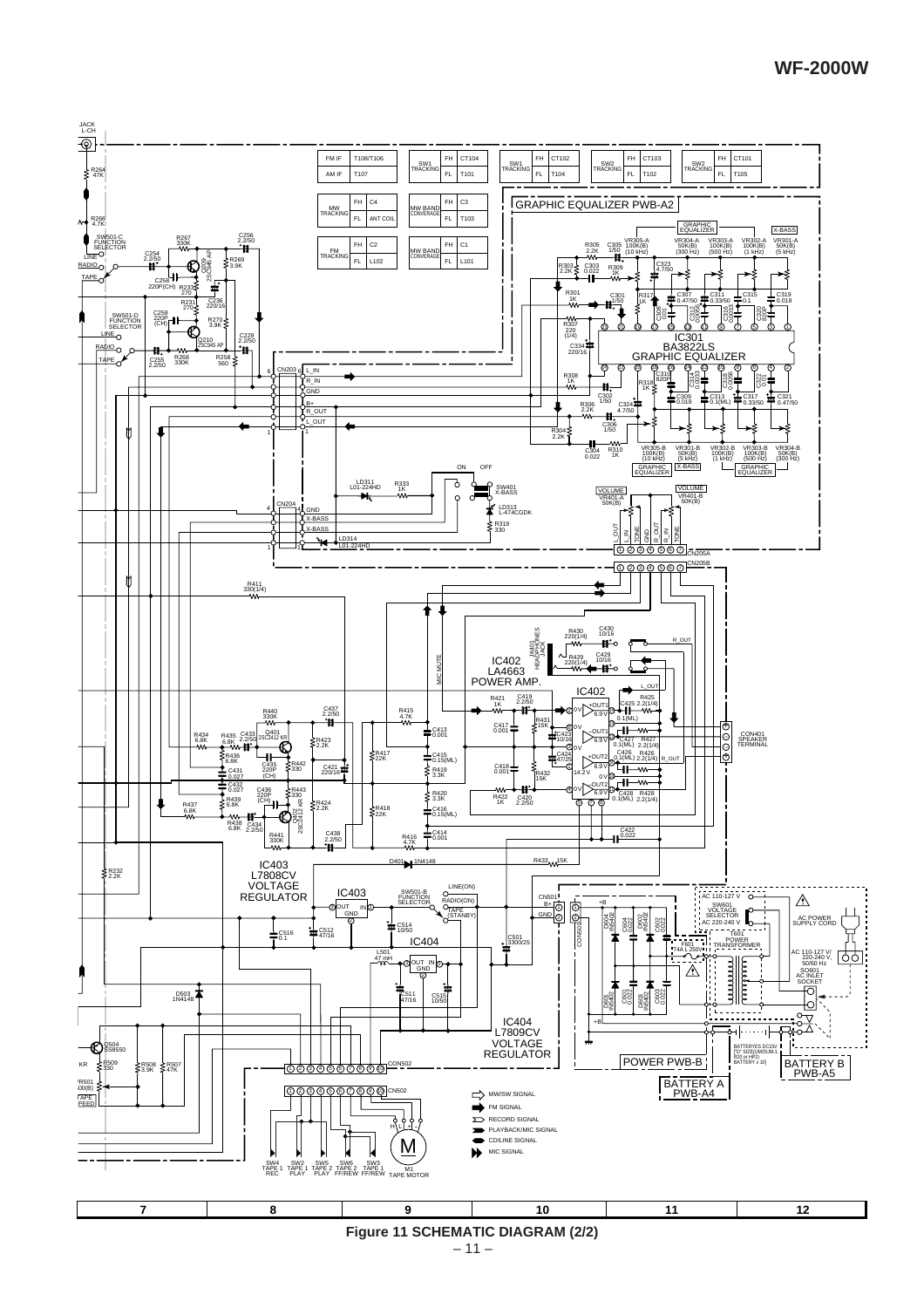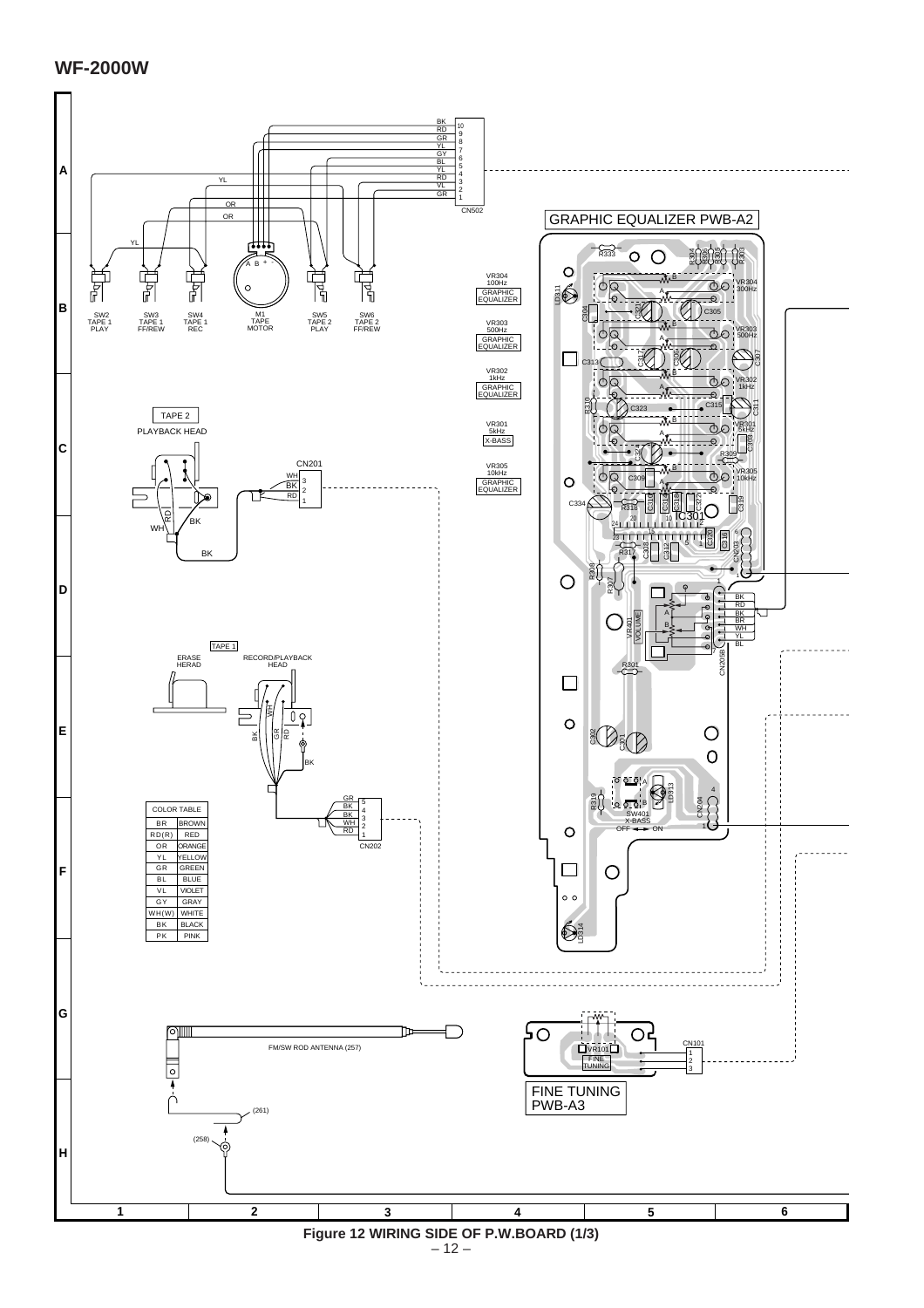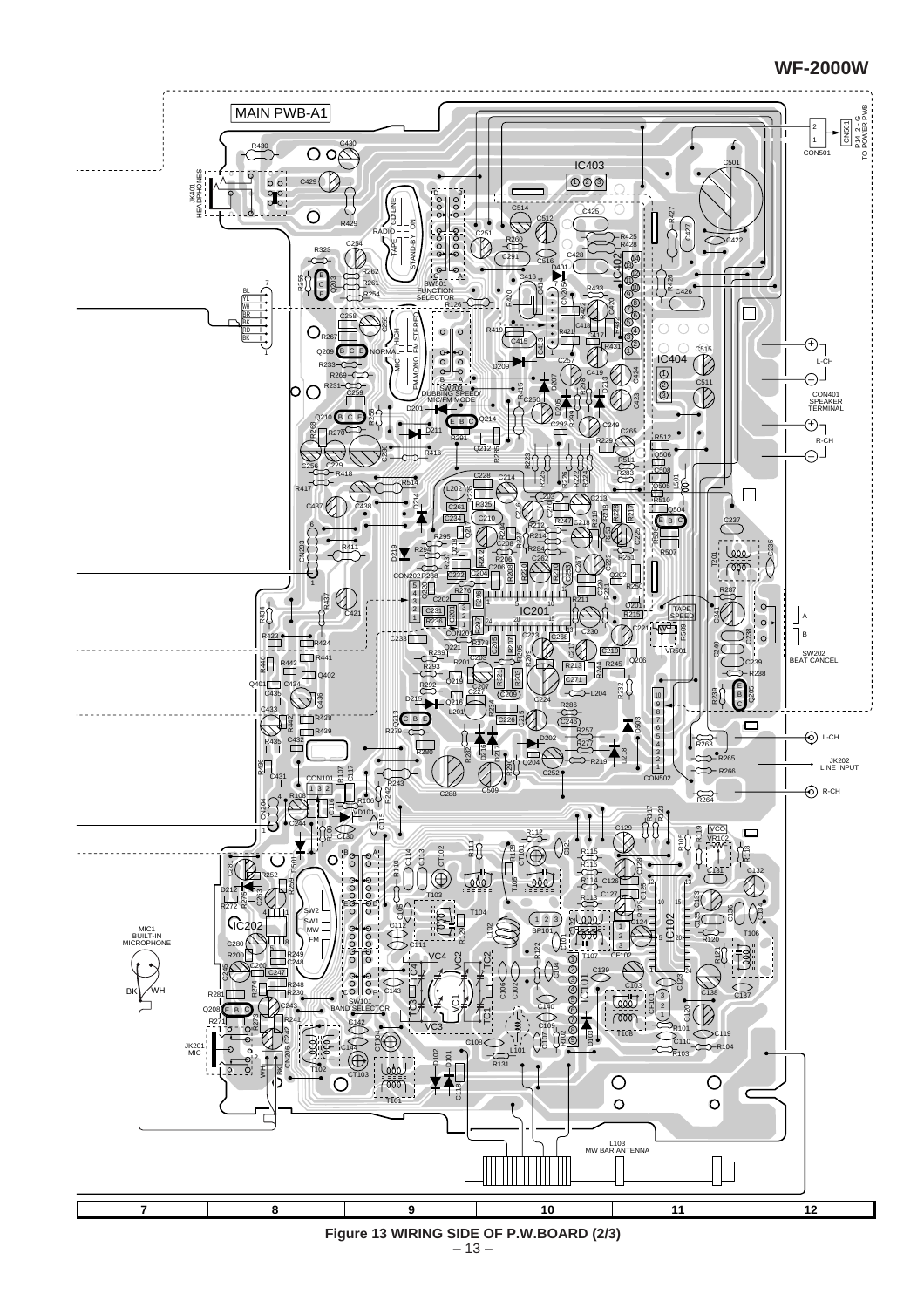

 $-14-$ **Figure 14 WIRING SIDE OF P.W.BOARD (3/3)**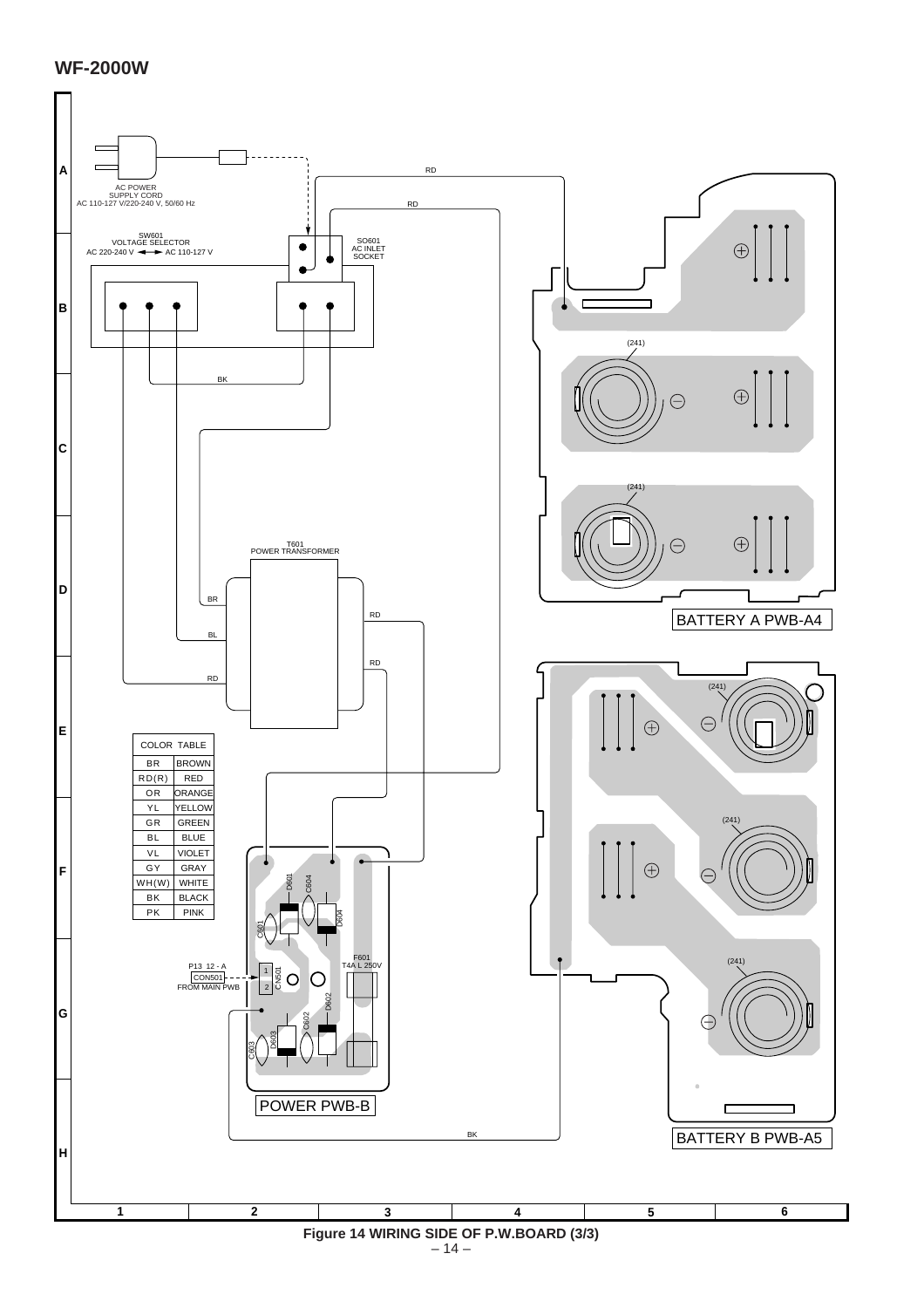# **SHARP PARTS GUIDE**

# **PORTABLE STEREO COMPONENT SYSTEM**

# **MODEL WF-2000W(S)**

# **PORTABLE STEREO COMPONENT SYSTEM**

# **MODEL WF-2000W(BK)**

1-800-BE-SHARP

#### **"HOW TO ORDER REPLACEMENT PARTS"**

To have your order filled promptly and correctly, please furnish the following information.

- 1. MODEL NUMBER 2. REF. No.
	-
- 3. PART NO. 4. DESCRIPTION

**For U.S.A. only** Contact your nearest SHARP Parts Distributor to order. For location of SHARP Parts Distributor, Please call Toll-Free;

**\* MARK: SPARE PARTS-DELIVERY SECTION** 

**Explanation of capacitors/resistors parts codes**

| <b>Capacitors</b>                                                                  | <b>Resistors</b>                                                         |
|------------------------------------------------------------------------------------|--------------------------------------------------------------------------|
| VCC  Ceramic type                                                                  | VRD  Carbon-film type                                                    |
| VCK Ceramic type                                                                   | VRS Carbon-film type                                                     |
| VCT Semiconductor type                                                             | VRN  Metal-film type                                                     |
| VC • • MF  Cylindrical type (without lead wire)                                    | VR • • MF  Cylindrical type (without lead wire)                          |
| VC • • MN  Cylindrical type (without lead wire)                                    | VR • • MN  Cylindrical type (without lead wire)                          |
| VC • • TV  Square type (without lead wire)                                         | VR • • TV  Square type (without lead wire)                               |
| VC • • TQ  Square type (without lead wire)                                         | VR • • TQ  Square type (without lead wire)                               |
| VC • • CY  Square type (without lead wire)                                         | VR • • CY  Square type (without lead wire)                               |
| VC • • CZ  Square type (without lead wire)                                         | VR • • CZ  Square type (without lead wire)                               |
| VC ••••••••• J  The 13th character represents capacity difference.                 | VR ••••••••• J The 13th character represents error.                      |
| ("J" ±5%, "K" ±10%, "M" ±20%, "N" ±30%,                                            | ("J" $\pm$ 5%, "F" $\pm$ 1%, "D" $\pm$ 0.5%.)                            |
| "C" $\pm$ 0.25 pF, "D" $\pm$ 0.5 pF, "Z" +80-20%.)                                 |                                                                          |
|                                                                                    | If there are no indications for other parts, the resistors are $\pm 5\%$ |
| If there are no indications for the electrolytic capacitors, error is $\pm 20\%$ . | carbon-film type.                                                        |

#### **NOTE:**

Parts marked with " $\Lambda$ " are important for maintaining the safety of the set. Be sure to replace parts with specified ones for maintaining the safety and performance of the set.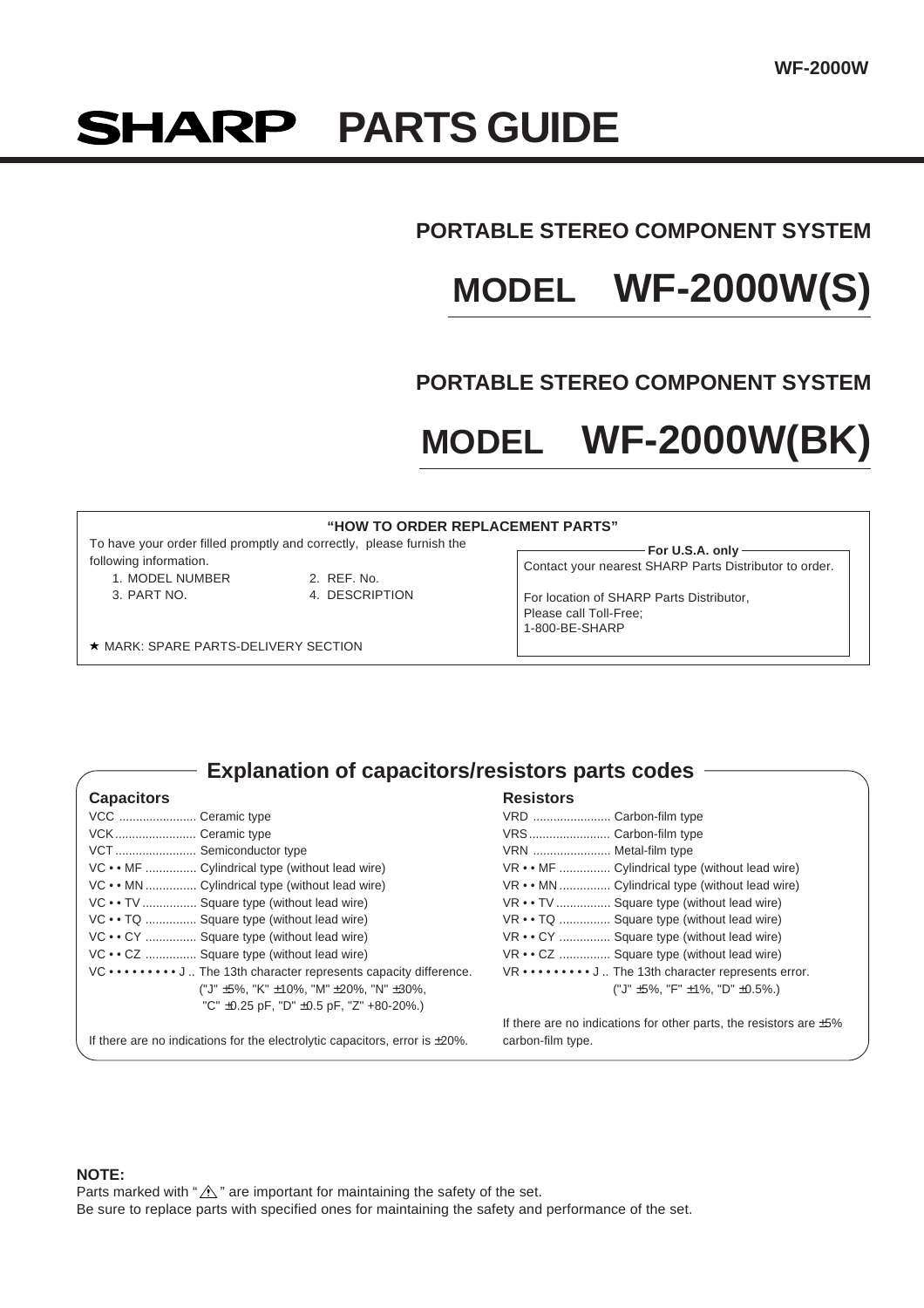| NO.                            | <b>PART CODE</b>                                  | $\star$     | <b>PRICE</b><br><b>RANK</b> | <b>DESCRIPTION</b>                                                             | NO.                                  | <b>PARTS CODE</b>                  | ★      | <b>PRICE</b><br><b>RANK</b> | <b>DESCRIPTION</b>                                          |
|--------------------------------|---------------------------------------------------|-------------|-----------------------------|--------------------------------------------------------------------------------|--------------------------------------|------------------------------------|--------|-----------------------------|-------------------------------------------------------------|
|                                | <b>INTEGRATED CIRCUITS</b>                        |             |                             |                                                                                | <b>VR303</b>                         | 92L1702-008002                     | J      | AG                          | 100 kohm (B)×2,Semi-VR<br>[Graphic Equalizer]               |
| IC101                          | <b>VHILA1186N/-1</b>                              | J           | AE                          | FM Front End, LA1186N                                                          | <b>VR304</b>                         | 92L1702-008006                     | J      | AG                          | 50 kohms (B)×2, Semi-VR<br>[Graphic Equalizer]              |
| IC102<br>IC201                 | VHILA1805//-1<br>VHITA8189N/-1                    | J<br>J      | AM<br>AM                    | FM/AM IF MPX., LA1805<br>Pre Amp., TA8189N                                     | <b>VR305</b>                         | 92L1702-008005                     | J      |                             | AG 100 kohm (B)×2, Semi-VR<br>[Graphic Equalizer]           |
| IC202<br><b>IC301</b>          | 92L2351-177001<br><b>VHIBA3822LS-1</b>            | J<br>J      | AK<br>AL                    | Mic Amp., BA15218F<br>Graphic Equalizer, BA3822LS                              | <b>VR401</b>                         | 92L1701-059002                     | J      |                             | AL 50 kohms (B)×2, Semi-VR<br>[Volume]                      |
| IC402<br>IC403<br><b>IC404</b> | VHILA4663//-1<br>92L2301-240001<br>92L2301-237003 | J<br>J<br>J | AQ<br>AH<br>AH              | Power Amp., LA4663<br>Voltage Regulator, L7808CV<br>Voltage Regulator, L7809CV | <b>VR501</b>                         | 92L1601-001007                     | J      | AD                          | 500 ohms (B), Semi-VR<br>[Tape Speed]                       |
| <b>TRANSISTORS</b>             |                                                   |             |                             |                                                                                |                                      | <b>VARIABLE CAPACITORS</b>         |        |                             |                                                             |
| Q201,202                       | 92L2123-009001                                    | J           | AD                          | Silicon, NPN, 2SC 2412 KR                                                      | CT101~104<br>$VC1-4$                 | 92L1341-007001                     | J<br>J | AE<br>AQ                    | Trimmer, 10 pF<br>Variable Capacitor with Trimmer           |
| Q203<br>Q204<br>Q205           | VS2SC945AP/-1<br>92L2123-009001<br>92L2103-109001 | J<br>J<br>J | AB<br><b>AD</b><br>AC       | Silicon, NPN, 2SC945 AP<br>Silicon, NPN, 2SC 2412 KR<br>Silicon, NPN, 3DA8050  | <b>VD101</b>                         | 92L1340-003001<br>92L2507-001001   | J      | AD                          | $(TC1 - 4)$<br>Silicon, 1S2658                              |
| Q206<br>Q208                   | <b>VSKTC3875GR-1</b><br>92L2103-054003            | J<br>J      | AB<br>AD                    | Silicon, NPN, KTC3875 GR<br>Silicon, PNP, SS8050                               | <b>CAPACITORS</b>                    |                                    |        |                             |                                                             |
| Q209,210<br>Q212               | VS2SC945AP/-1                                     | J<br>J      | AB<br>AB                    | Silicon, NPN, 2SC945 AP<br>Silicon, NPN, KTC3875 GR                            | C101,102                             | VCKYPA1HB102K J                    |        | AA                          | 0.001 µF,50V                                                |
| Q213,214                       | <b>VSKTC3875GR-1</b><br>92L2101-025001            | J           | AC                          | Silicon, PNP, SS8550                                                           | C <sub>103</sub>                     | VCEAZA1CW106M J                    |        | AC                          | 10 µF, 16V, Electrolytic                                    |
| Q216~221                       | <b>VSKTC3875GR-1</b>                              | J           | AB                          | Silicon, NPN, KTC3875 GR                                                       | C104                                 | VCKYPA1HB102K J                    |        |                             | AA 0.001 µF,50V                                             |
| Q401,402                       | 92L2123-009001                                    | J           | AD                          | Silicon, NPN, 2SC 2412 KR                                                      | C <sub>105</sub>                     | VCCCPU1HH8R0C J                    |        |                             | AA 8 pF (CH),50V                                            |
| Q504                           | 92L2101-025001                                    | J           | AC                          | Silicon, PNP, SS8550                                                           | C106,107                             | VCCCPU1HH150J J                    |        | AA                          | 15 pF (CH),50V                                              |
| Q505,506                       | 92L2123-009001                                    | J           | <b>AD</b>                   | Silicon, NPN, 2SC 2412 KR                                                      | C <sub>108</sub><br>C109             | VCCCPU1HH200J J                    |        | AA<br>AA                    | 20 pF (CH),50V<br>5 pF (CH),50V                             |
|                                |                                                   |             |                             |                                                                                | C110                                 | VCCCPU1HH5R0C J<br>VCKZPA1HF223Z J |        | AA                          | 0.022 µF,50V                                                |
| <b>DIODES</b>                  |                                                   |             |                             |                                                                                | C111                                 | 92L1321-001095                     | J      | AC                          | 330 pF (CH),50V                                             |
| D <sub>101~103</sub>           | VHD1N4148//-1                                     | J           | AA                          | Silicon, 1N4148                                                                | C112                                 | VCCCPU1HH300J J                    |        | AA                          | 30 pF (CH),50V                                              |
| D201,202                       | VHD1N4148//-1                                     | J           | AA                          | Silicon, 1N4148                                                                | C113                                 | VCQYKA1HM272K J                    |        | AA                          | 0.0027 µF,50V, Mylar                                        |
| D <sub>205</sub>               | VHD1N4148//-1                                     | J           | AA                          | Silicon, 1N4148                                                                | C114                                 | VCQYKA1HM472K J                    |        | AB                          | 0.0047 µF,50V, Mylar                                        |
| D207                           | VHD1N4148//-1                                     | J           | AA                          | Silicon, 1N4148                                                                | C115<br>$C116 - 118$                 | VCCCPU1HH5R0C J<br>VCKYTV1HF223Z J |        | AA                          | 5 pF (CH),50V<br>AA 0.022 µF,50V                            |
| D <sub>209</sub>               | VHD1N4148//-1                                     | J           | AA                          | Silicon, 1N4148                                                                | C119                                 | VCKZPA1HF223Z                      | J      |                             | AA 0.022 µF,50V                                             |
| D211~219<br>D401               | VHD1N4148//-1                                     | J<br>J      | AA<br>AA                    | Silicon, 1N4148<br>Silicon, 1N4148                                             | C <sub>120</sub>                     | VCEAZA1CW106M J                    |        | AC                          | 10 µF,16V, Electrolytic                                     |
| D501                           | VHD1N4148//-1<br>VHD1N4148//-1                    | J           | AA                          | Silicon, 1N4148                                                                | C121                                 | VCKZPA1HF223Z                      | J      |                             | AA 0.022 µF,50V                                             |
| D <sub>503</sub>               | VHD1N4148//-1                                     | J           | AA                          | Silicon, 1N4148                                                                | C122                                 | VCKYTV1HF223Z                      | J      |                             | AA 0.022 µF,50V                                             |
| D601~604                       | 92L2501-089001                                    | J           | AE                          | Silicon, IN5402                                                                | C <sub>123</sub><br>C124             | VCKZPA1HF223Z<br>VCEAZA1CW226M J   | J      | AC                          | AA 0.022 µF,50V<br>22 µF, 16V, Electrolytic                 |
| LD311                          | 92L2509-067001                                    | J           | AC                          | LED, Red, L01-224HD                                                            | C <sub>125</sub> , 126               | VCKYTV1HB822K J                    |        | AA                          | $0.0082 \,\mu F,50V$                                        |
| LD313<br>LD314                 | 92L2509-080001<br>92L2509-067001                  | J<br>J      | AF<br>AC                    | LED, Green, L-474CGDK<br>LED, Red, L01-224HD                                   | C127~129                             | VCEAZA1HW106M J                    |        | AB                          | 10 µF,50V, Electrolytic                                     |
|                                |                                                   |             |                             |                                                                                | C130                                 | VCKZPA1HF223Z                      | J      |                             | AA 0.022 µF,50V                                             |
| <b>FILTERS</b>                 |                                                   |             |                             |                                                                                | C <sub>131</sub><br>C132,133         | VCQYKA1HM152K J<br>VCEAZA1HW335M J |        | AB<br>AB                    | $0.0015 \,\mu F$ , 50V, Mylar<br>3.3 µF,50V, Electrolytic   |
|                                |                                                   |             |                             |                                                                                | C134                                 | VCCSPU1HL471J J                    |        | AB                          | 470 pF,50V                                                  |
| <b>BP101</b>                   | 92L4401-008001                                    | J           | AG                          | <b>Band Pass Filter</b>                                                        | C <sub>135</sub>                     | VCQYKA1HM822K J                    |        | AA                          | $0.0082 \mu F$ , 50V, Mylar                                 |
| CF101                          | 92L4403-060001                                    | J           | AD                          | FM IF                                                                          | C136                                 | VCKYKA1HM222K J                    |        |                             | $0.0022 \mu F$ , 50V, Mylar                                 |
| CF102                          | 92L4403-061002                                    | J           |                             | AG AM IF                                                                       | C <sub>137</sub>                     | VCKZPA1HF223Z                      | J      |                             | AA 0.022 µF,50V                                             |
|                                |                                                   |             |                             |                                                                                | C138<br>C139                         | VCEAZA1CW227M J<br>VCKZPA1HF223Z   | J      |                             | AC 220 µF,16V, Electrolytic<br>AA 0.022 µF,50V              |
| <b>TRANSFORMERS</b>            |                                                   |             |                             |                                                                                | C140                                 | VCKZPA1HF104Z                      | J      |                             | AA 0.1 µF,50V                                               |
| T <sub>101</sub>               | 92L1111-025001                                    | J           | AE                          | SW1 Antenna                                                                    | C142                                 | 92L1321-001095                     | J      | AC                          | 330 pF (CH),50V                                             |
| T102                           | 92L1104-092001                                    | J           | AD                          | SW2 Antenna                                                                    | C143                                 | VCCCPU1HH150J J                    |        | AA                          | 15 pF (CH),50V                                              |
| T103                           | 92L1104-099001                                    | J           | AE                          | MW OSC.                                                                        | C144                                 | VCCCPU1HH100J J                    |        | AA                          | 10 pF (CH),50V                                              |
| T104                           | 92L1104-090001                                    | J           | AD                          | SW1 OSC.                                                                       | C201,202<br>C203~206                 | VCKYTV1HB102K J<br>VCCCCTV1HH221JJ |        |                             | AA 0.001 µF,50V<br>220 pF,50V                               |
| T <sub>105</sub>               | 92L1104-089001                                    | J           | AD                          | SW <sub>2</sub> OSC.                                                           | C207,208                             | VCEAZA1CW226M J                    |        |                             | $AC$ 22 $\mu$ F, 16V, Electrolytic                          |
| T106<br>T107                   | 92L1104-100001<br>92L1104-097001                  | J<br>J      | AE<br>AD                    | <b>FM Detection</b><br>MW IF                                                   | C209,210                             | VCQYKA1HM333J J                    |        |                             | AB 0.033 µF,50V, Mylar                                      |
| T108                           | 92L1104-038001                                    | J           | AE                          | FM IF                                                                          | C213~216                             | RC-EZD225AF1H                      | J      |                             | AB 2.2 µF,50V, Electrolytic                                 |
| T201                           | 92L1104-105008                                    | J           | AE                          | Bias OSC.                                                                      | C217,218                             | VCEAZA1CW106M J<br>VCKYTV1HB102K J |        |                             | $AC$ 10 $\mu$ F, 16V, Electrolytic<br>AA 0.001 µF,50V       |
| $\mathbin{\mathbb{A}}$ T601    | 92L5102-126001                                    | J           | BM                          | Power                                                                          | C219,220<br>$C221 - 223$             | RC-EZD225AF1H                      | J      |                             | AB 2.2 µF,50V, Electrolytic                                 |
|                                |                                                   |             |                             |                                                                                | C224                                 | VCEAZA1CW337M J                    |        |                             | AC 330 µF, 16V, Electrolytic                                |
| <b>COILS</b>                   |                                                   |             |                             |                                                                                | C225                                 | VCEAZA1CW106M J                    |        | AC                          | 10 µF,16V,Electrolytic                                      |
| L <sub>101</sub>               |                                                   | J           | AE                          | FM OSC.                                                                        | C226                                 | VCKYTV1HB152K J                    |        |                             | AA 0.0015 µF,50V                                            |
| L <sub>102</sub>               | 92L1104-098001<br>92L1107-009001                  | J           | AB                          | <b>FM Tracking</b>                                                             | C227                                 | 92L1323-014021                     | J      | AB                          | 82 pF,50V                                                   |
| L <sub>103</sub>               | 92L7602-006001                                    | J           | AE                          | MW Bar Antenna                                                                 | C228<br>C <sub>229</sub>             | VCKYTV1HB152K J<br>RC-EZD225AF1H   | J      |                             | AA 0.0015 µF,50V<br>AB 2.2 µF,50V, Electrolytic             |
| L201,202                       | 92L1101-161001                                    | J           | AE                          | 47 mH                                                                          | C <sub>230</sub>                     | VCEAZA1CW476M J                    |        |                             | $AB$ 47 $\mu$ F, 16V, Electrolytic                          |
| L203,204                       | 92L1101-150038                                    | J           |                             | AC 2.7 mH                                                                      | C231,232                             | VCKYTV1HB821K J                    |        |                             | AA 820 pF,50V                                               |
| L501                           | 92L1101-003017                                    | J           |                             | AC 47 mH                                                                       | C233,234                             | VCCCTV1HH151J J                    |        |                             | AA 150 pF (CH),50V                                          |
|                                |                                                   |             |                             |                                                                                | C <sub>235</sub>                     | VCCCPU1HH181J J                    |        |                             | AA 180 pF (CH),50V                                          |
|                                | <b>VARIABLE RESISTORS</b>                         |             |                             |                                                                                | C <sub>236</sub><br>C <sub>237</sub> | VCEAZA1CW227M J<br>VCKYKA1HM222K J |        |                             | AC 220 µF, 16V, Electrolytic<br>$0.0022 \,\mu F,50V,$ Mylar |
|                                |                                                   |             |                             |                                                                                | C238                                 | VCQYKA1HM223K J                    |        |                             | AB 0.022 µF,50V, Mylar                                      |
| <b>VR101</b>                   | 92L1701-060001                                    | J           | AH                          | 100 kohm (B), Semi-VR<br>[Fine Tuning]                                         | C <sub>239</sub>                     | VCQYKA1HM102K J                    |        |                             | AA 0.001 μF,50V, Mylar                                      |
| <b>VR102</b>                   | 92L1601-001001                                    | J           | AD                          | 10 kohm (B), Semi-VR [VCO]                                                     | C240                                 | VCKYKA1HM222K J                    |        |                             | 0.0022 µF,50V, Mylar                                        |
| <b>VR301</b>                   | 92L1702-008004                                    | J           | AG                          | 50 kohms (B)×2,Semi-VR                                                         | C <sub>241</sub>                     | VCEAZA1CW107M J                    |        |                             | AC 100 µF, 16V, Electrolytic                                |
|                                |                                                   |             |                             | [X-Bass]                                                                       | C <sub>242</sub>                     | VCEAZA1HW106M J                    |        | AB                          | 10 μF,50V, Electrolytic                                     |
| <b>VR302</b>                   | 92L1702-008003                                    | J           |                             | AG 100 kohm (B)×2, Semi-VR<br>[Graphic Equalizer]                              | C <sub>243</sub>                     | RC-EZD225AF1H                      | J      |                             | AB 2.2 µF,50V, Electrolytic                                 |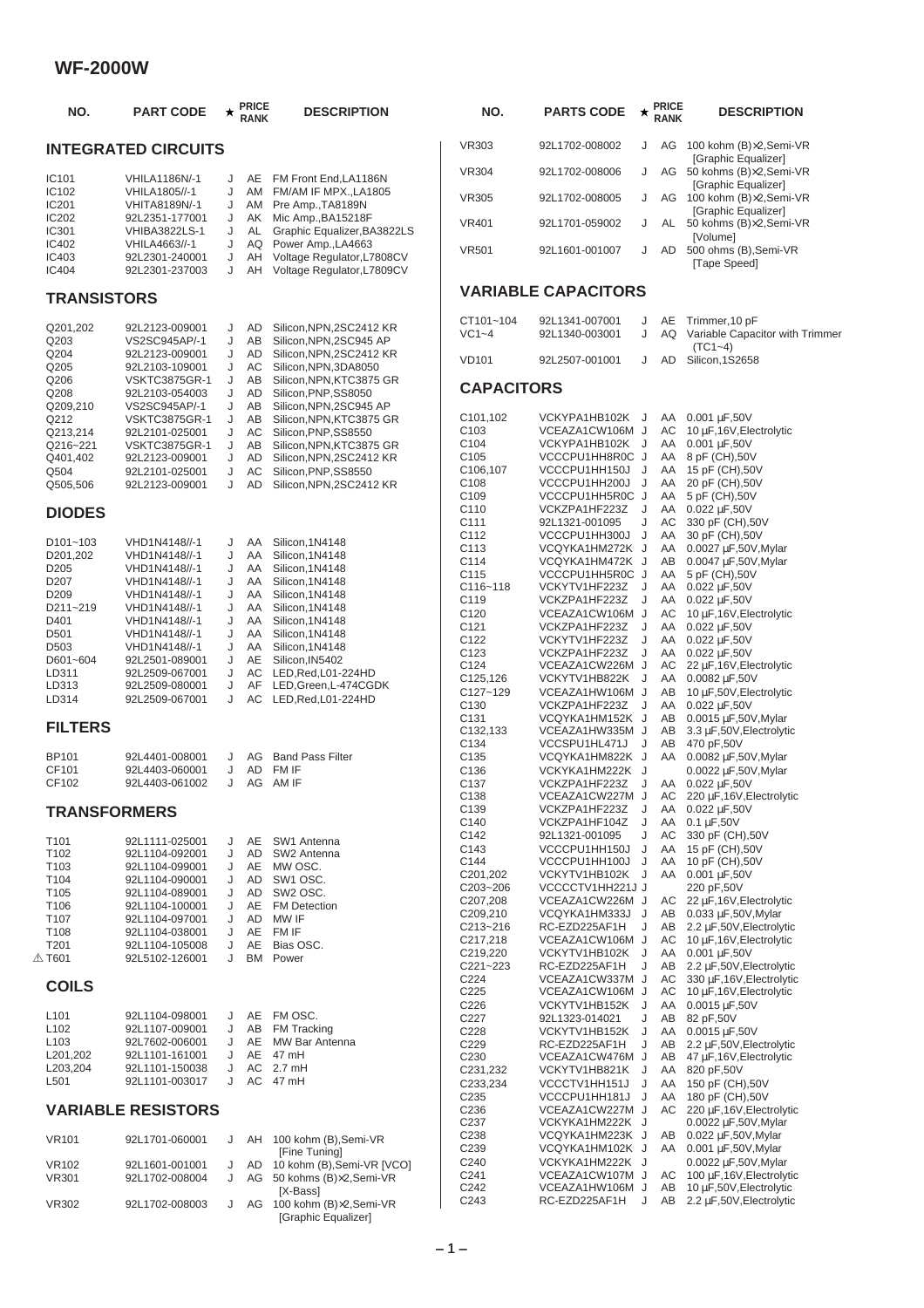| NO.                                  | <b>PART CODE</b>                   | $^\star$ | <b>PRICE</b><br><b>RANK</b> | <b>DESCRIPTION</b>                                   | NO.                                  | <b>PARTS CODE</b>              | ★      | <b>PRICE</b><br><b>RANK</b> | <b>DESCRIPTION</b>                     |
|--------------------------------------|------------------------------------|----------|-----------------------------|------------------------------------------------------|--------------------------------------|--------------------------------|--------|-----------------------------|----------------------------------------|
| C244                                 | VCEAZA1CW106M J                    |          | AC                          | 10 µF,16V, Electrolytic                              | R <sub>115</sub>                     | VRD-ST2CD153J                  | J      | AA                          | 15 kohms,1/6W                          |
| C <sub>245</sub>                     | VCEAZA1CW227W J                    |          |                             | 220 µF,16V, Electrolytic                             | R <sub>116</sub>                     | VRD-ST2CD472J                  | J      | AA                          | 4.7 kohms, 1/6W                        |
| C246                                 | VCKYKA1HM222K J                    |          |                             | $0.0022 \mu F,50V,$ Mylar                            | R117                                 | VRD-ST2CD100J                  | J      | AA                          | 10 ohm, 1/6W                           |
| C <sub>247</sub>                     | VCCCTV1HH151J                      | J        | AA                          | 150 pF (CH),50V                                      | R <sub>118</sub>                     | VRD-ST2CD104J                  | J      | AA                          | 100 kohm, 1/6W                         |
| C248<br>C249~251                     | VCCCTV1HH101J                      | J        | AA<br>AC                    | 100 pF (CH),50V                                      | R <sub>119</sub><br>R <sub>120</sub> | VRD-ST2CD153J<br>VRD-ST2CD272J | J<br>J | AA<br>AA                    | 15 kohms, 1/6W<br>2.7 kohms, 1/6W      |
| C <sub>252</sub>                     | VCEAZA1CW106M J<br>VCEAZA1CW476M J |          | AB                          | 10 μF, 16V, Electrolytic<br>47 μF,16V, Electrolytic  | R <sub>121</sub>                     | VRD-ST2CD392J                  | J      | AA                          | 3.9 kohms, 1/6W                        |
| C <sub>253</sub>                     | VCKYKA1HM222K J                    |          |                             | $0.0022 \mu F,50V,$ Mylar                            | R <sub>122</sub>                     | VRD-ST2CD100J                  | J      | AA                          | 10 ohm, 1/6W                           |
| C254~256                             | RC-EZD225AF1H                      | J        | AB                          | 2.2 µF,50V, Electrolytic                             | R <sub>123</sub>                     | VRD-ST2CD102J                  | J      | AA                          | 1 kohm, 1/6W                           |
| C <sub>257</sub>                     | VCEAZA1CW336M J                    |          | AB                          | 33 µF, 16V, Electrolytic                             | R <sub>125</sub>                     | VRS-TV2AB104J                  | J      | AA                          | 100 kohm, 1/10W                        |
| C258,259                             | VCCCTV1HH221J                      | J        | AA                          | 220 pF (CH),50V                                      | R <sub>126</sub>                     | VRD-ST2EE101J                  | J      | AA                          | 100 ohm, 1/4W                          |
| C <sub>260</sub>                     | VCCCTV1HH151J                      | J        | AA                          | 150 pF (CH),50V                                      | R128,129                             | VRD-ST2CD332J                  | J      | AA                          | 3.3 kohms, 1/6W                        |
| C <sub>261</sub>                     | 92L1323-014021                     | J        | AB                          | 82 pF,50V                                            | R <sub>131</sub>                     | VRD-ST2CD103J                  | J      | AA                          | 10 kohm, 1/6W                          |
| C262                                 | VCEAZA1CW107M J                    |          | AC<br>AC                    | 100 µF, 16V, Electrolytic                            | R200                                 | VRS-TV2AB472J                  | J<br>J | AA<br>AA                    | 4.7 kohms, 1/10W                       |
| C <sub>263</sub><br>C <sub>265</sub> | VCEAZA1CW106M J<br>VCEAZA1CW106M J |          | АC                          | 10 µF, 16V, Electrolytic<br>10 µF, 16V, Electrolytic | R201,202<br>R203,204                 | VRS-TV2AB560J<br>VRS-TV2AB472J | J      | AA                          | 56 ohms, 1/10W<br>4.7 kohms, 1/10W     |
| C <sub>267</sub> , 268               | VCCCTV1HH331J J                    |          | AA                          | 330 pF (CH),50V                                      | R205,206                             | VRD-ST2CD184J                  | J      | AA                          | 180 kohms, 1/6W                        |
| C270,271                             | VCKYTV1HB153K                      | J        | AA                          | 0.015 µF,50V                                         | R207,208                             | VRS-TV2AB562J                  | J      | AA                          | 5.6 kohms, 1/10W                       |
| C280                                 | VCEAZA1HW475M J                    |          | AB                          | 4.7 µF,50V, Electrolytic                             | R209,210                             | VRS-TV2AB184J                  | J      | AA                          | 180 kohms, 1/10W                       |
| C281                                 | RC-EZD106AF1C                      | J        | AB                          | 10 µF, 16V, Electrolytic                             | R211,212                             | VRD-ST2CD102J                  | J      | AA                          | 1 kohm, 1/6W                           |
| C281                                 | VCEAZA1CW106M J                    |          | АC                          | 10 µF, 16V, Electrolytic                             | R213                                 | VRS-TV2AB474J                  | J      | AA                          | 470 kohms, 1/10W                       |
| C288                                 | VCEAZA1CW337M J                    |          | AC                          | 330 µF,16V, Electrolytic                             | R <sub>2</sub> 14                    | VRD-ST2CD474J                  | J      | AA                          | 470 kohms, 1/6W                        |
| C <sub>291</sub><br>C <sub>292</sub> | VCQYKA1HM272K J<br>VCKYTV1HB272K   | J        | AA<br>AA                    | $0.0027 \mu F,50V,Mylar$<br>0.0027 µF,50V            | R215,216<br>R217                     | VRS-TV2AB122J                  | J<br>J | AA<br>AA                    | 1.2 kohms, 1/10W<br>100 kohm, 1/10W    |
| C301,302                             | RC-EZD105AF1H                      | J        | AB                          | 1 µF,50V, Electrolytic                               | R218                                 | VRS-TV2AB104J<br>VRD-ST2CD104J | J      | AA                          | 100 kohm, 1/6W                         |
| C303,304                             | VCKYTV1HF223Z                      | J        | AA                          | 0.022 µF,50V                                         | R219                                 | VRD-ST2CD682J                  | J      | AA                          | 6.8 kohms, 1/6W                        |
| C305,306                             | RC-EZD105AF1H                      | J        | AB                          | 1 µF,50V, Electrolytic                               | R220                                 | VRS-TV2AB103J                  | J      | AA                          | 10 kohm,1/10W                          |
| C307                                 | RC-EZD474AF1H                      | J        | AB                          | $0.47 \mu F$ , 50V, Electrolytic                     | R221                                 | VRD-ST2CD105J                  | J      | AA                          | 1 Mohm, 1/6W                           |
| C308                                 | VCKYTV1HB103K                      | J        | AA                          | $0.01 \mu F, 50V$                                    | R222,223                             | VRD-ST2CD822J                  | J      | AA                          | 8.2 kohms, 1/6W                        |
| C309                                 | VCKYTV1HB183K                      | J        | AA                          | 0.018 µF,50V                                         | R224,225                             | VRD-ST2CD473J                  | J      | AA                          | 47 kohms, 1/6W                         |
| C310                                 | VCKYTV1HB821K                      | J        | AA                          | 820 pF,50V                                           | R226,227                             | VRD-ST2CD103J                  | J      | AA                          | 10 kohm, 1/6W                          |
| C311                                 | RC-GZA334AF1H                      | J        | AA                          | 0.33 µF,50V, Electrolytic                            | R228,229                             | VRS-TV2AB222J                  | J      | AA                          | 2.2 kohms, 1/10W                       |
| C312<br>C313                         | VCKYTV1HB562K<br>VCQYKA1HM104K J   | J        | AA<br>AB                    | $0.0056 \mu F,50V$<br>$0.1 \mu F$ , 50V, Mylar       | R230<br>R231                         | VRS-TV2AB103J<br>VRD-ST2CD271J | J<br>J | AA<br>AA                    | 10 kohm, 1/10W<br>270 ohms, 1/6W       |
| C314                                 | VCKYTV1HB332K                      | J        | AA                          | $0.0033 \mu F,50V$                                   | R232                                 | VRD-ST2CD222J                  | J      | AA                          | 2.2 kohms, 1/6W                        |
| C315                                 | VCKYTV1HF104Z                      | J        | AA                          | $0.1 \mu F, 50V$                                     | R233                                 | VRD-ST2CD271J                  | J      | AA                          | 270 ohms, 1/6W                         |
| C316                                 | VCKYTV1HB332K                      | J        | AA                          | $0.0033 \mu F,50V$                                   | R234,235                             | VRS-TV2AB153J                  | J      | AA                          | 15 kohms, 1/10W                        |
| C317                                 | RC-EZY334AF1H                      | J        | AB                          | $0.33 \mu F$ , 50V, Electrolytic                     | R236,237                             | VRS-TV2AB473J                  | J      | AA                          | 47 kohms, 1/10W                        |
| C318                                 | VCKYTV1HB562K                      | J        | AA                          | 0.0056 µF,50V                                        | R238                                 | VRD-ST2CD333J                  | J      | AA                          | 33 kohms, 1/6W                         |
| C319                                 | VCKYTV1HB183K                      | J        | AA                          | 0.018 µF,50V                                         | R239                                 | VRD-ST2CD100J                  | J      | AA                          | 10 ohm, 1/6W                           |
| C320                                 | VCKYTV1HB821K                      | J<br>J   | AA<br>AB                    | 820 pF,50V                                           | R241<br>R242                         | VRS-TV2AB222J<br>VRD-ST2CD561J | J<br>J | AA<br>AA                    | 2.2 kohms, 1/10W                       |
| C321<br>C322                         | RC-EZD474AF1H<br>VCKYTV1HB103K     | J        | AA                          | 0.47 µF,50V, Electrolytic<br>$0.01 \mu F, 50V$       | R243                                 | VRD-ST2CD103J                  | J      | AA                          | 560 ohms, 1/6W<br>10 kohm, 1/6W        |
| C323,324                             | RC-EZD475AF1H                      | J        | AB                          | 4.7 µF,50V, Electrolytic                             | R <sub>244</sub>                     | VRS-TV2AB391J                  | J      | AA                          | 390 ohms, 1/10W                        |
| C334                                 | VCEAZA1CW227M J                    |          | AC                          | 220 µF, 16V, Electrolytic                            | R <sub>245</sub>                     | VRS-TV2AB103J                  | J      | AA                          | 10 kohm, 1/10W                         |
| C413,414                             | VCKYTV1HB102K                      | J.       | AA                          | 0.001 µF,50V                                         | R247                                 | VRS-TV2AB391J                  | J      | AA                          | 390 ohms, 1/10W                        |
| C415,416                             | VCQYKA1HM154K J                    |          | AB                          | $0.15 \mu F$ , 50V, Mylar                            | R248                                 | VRS-TV2AB221J                  | J      | AA                          | 220 ohms, 1/10W                        |
| C417,418                             | VCKYTV1HB102K                      | J        | AA                          | 0.001 µF,50V                                         | R <sub>249</sub>                     | VRS-TV2AB333J                  | J      | AA                          | 33 kohms, 1/10W                        |
| C419,420                             | RC-EZD225AF1H                      | J        | AB                          | 2.2 µF,50V, Electrolytic                             | R <sub>250</sub>                     | VRS-TV2AB332J                  | J      | AA                          | 3.3 kohms, 1/10W                       |
| C421<br>C422                         | VCEAZA1CW227M J<br>VCKZPA1HF223Z   |          | АC<br>AA                    | 220 µF, 16V, Electrolytic<br>0.022 µF,50V            | R251<br>R252                         | VRD-ST2CD332J<br>VRS-TV2AB332J | J<br>J | AA                          | AA 3.3 kohms, 1/6W<br>3.3 kohms, 1/10W |
| C423                                 | VCEAZA1CW106M J                    |          | AC                          | 10 µF, 16V, Electrolytic                             | R253                                 | VRS-TV2AB223J                  | J      | AA                          | 22 kohms, 1/10W                        |
| C424                                 | VCEAZA1EW476M J                    |          | AB                          | 47 µF,25V, Electrolytic                              | R254,255                             | VRD-ST2CD103J                  | J      | AA                          | 10 kohm, 1/6W                          |
| C425~428                             | VCQYKA1HM104K J                    |          | AB                          | $0.1 \mu F$ , 50V, Mylar                             | R <sub>257</sub>                     | VRD-ST2CD151J                  | J      | AA                          | 150 ohms, 1/6W                         |
| C429,430                             | VCEAZA1CW106M J                    |          | AC                          | 10 μF, 16V, Electrolytic                             | R <sub>258</sub>                     | VRD-ST2CD561J                  | J      | AA                          | 560 ohms, 1/6W                         |
| C431,432                             | VCKYTV1EB273K                      | J        | AB                          | 0.027 µF,25V                                         | R <sub>259</sub>                     | VRS-TV2AB221J                  | J      | AA                          | 220 ohms, 1/10W                        |
| C433,434                             | RC-EZD225AF1H                      | J        | AB                          | 2.2 µF,50V, Electrolytic                             | R <sub>260</sub>                     | VRD-ST2CD103J                  | J      | AA                          | 10 kohm, 1/6W                          |
| C435,436<br>C437,438                 | VCCCTV1HH221J<br>RC-EZD225AF1H     | J<br>J   | AA<br>AB                    | 220 pF (CH),50V<br>2.2 µF,50V, Electrolytic          | R261,262<br>R263,264                 | VRD-ST2CD223J<br>VRD-ST2CD473J | J<br>J | AA<br>AA                    | 22 kohms, 1/6W<br>47 kohms, 1/6W       |
| C501                                 | VCEAZW1EW338M J                    |          | AG                          | 3300 µF,25V, Electrolytic                            | R265,266                             | VRD-ST2CD472J                  | J      |                             | AA 4.7 kohms, 1/6W                     |
| C <sub>508</sub>                     | VCKYTV1HF223Z                      | J.       | AA                          | 0.022 µF,50V                                         | R267,268                             | VRS-TV2AB334J                  | J      | AA                          | 330 kohms, 1/10W                       |
| C <sub>509</sub>                     | VCEAZA1CW107M J                    |          | AC                          | 100 µF,16V, Electrolytic                             | R269,270                             | VRD-ST2CD392J                  | J      | AA                          | 3.9 kohms, 1/6W                        |
| C511,512                             | VCEAZA1CW476M J                    |          | AB                          | 47 µF, 16V, Electrolytic                             | R271                                 | VRS-TV2AB102J                  | J      | AA                          | 1 kohm, 1/10W                          |
| C514,515                             | VCEAZA1HW106M J                    |          | AB                          | 10 µF,50V, Electrolytic                              | R272                                 | VRS-TV2AB105J                  | J      | AA                          | 1 Mohm, 1/10W                          |
| C516                                 | VCKZPA1HF104Z                      | J        | AA                          | $0.1 \mu F, 50V$                                     | R273                                 | VRS-TV2AB222J                  | J      |                             | AA 2.2 kohms, 1/10W                    |
| C601~604                             | VCKZPA1HF223Z                      | J        | AA                          | 0.022 µF,50V                                         | R274                                 | VRS-TV2AB103J                  | J      | AA                          | 10 kohm, 1/10W                         |
|                                      |                                    |          |                             |                                                      | R <sub>275</sub><br>R276             | VRS-TV2AB472J<br>VRD-ST2CD102J | J<br>J | AA<br>AA                    | 4.7 kohms, 1/10W<br>1 kohm, 1/6W       |
| <b>RESISTORS</b>                     |                                    |          |                             |                                                      | R277                                 | VRD-ST2CD333J                  | J      | AA                          | 33 kohms, 1/6W                         |
|                                      |                                    |          |                             |                                                      | R <sub>278</sub>                     | VRD-ST2CD102J                  | J      | AA                          | 1 kohm,1/6W                            |
| R <sub>101</sub><br>R <sub>102</sub> | VRD-ST2CD101J<br>VRD-ST2CD331J     | J<br>J   | AA<br>AA                    | 100 ohm, 1/6W<br>330 ohms, 1/6W                      | R279                                 | VRD-ST2CD151J                  | J      | AA                          | 150 ohms,1/6W                          |
| R <sub>103</sub>                     | VRD-ST2CD224J                      | J        | AA                          | 220 kohms, 1/6W                                      | R <sub>280</sub>                     | VRS-TV2AB473J                  | J      | AA                          | 47 kohms, 1/10W                        |
| R <sub>104</sub>                     | VRD-ST2CD824J                      | J        | AA                          | 820 kohms, 1/6W                                      | R <sub>281</sub>                     | VRS-TV2AB103J                  | J      | AA                          | 10 kohm, 1/10W                         |
| R <sub>105</sub>                     | VRD-ST2CD101J                      | J        | AA                          | 100 ohm, 1/6W                                        | R282,283                             | VRD-ST2CD103J                  | J      | AA                          | 10 kohm, 1/6W                          |
| R <sub>106</sub>                     | VRD-ST2CD104J                      | J        | AA                          | 100 kohm, 1/6W                                       | R <sub>284</sub>                     | VRD-ST2CD473J                  | J      | AA                          | 47 kohms, 1/6W                         |
| R <sub>107</sub>                     | VRS-TV2AB104J                      | J        | AA                          | 100 kohm, 1/10W                                      | R285<br>R286                         | VRS-TV2AB222J<br>VRD-ST2CD473J | J<br>J | AA<br>AA                    | 2.2 kohms, 1/10W<br>47 kohms, 1/6W     |
| R <sub>108</sub>                     | VRS-TV2AB103J                      | J        | AA                          | 10 kohm, 1/10W                                       | R <sub>287</sub>                     | VRD-ST2CD181J                  | J      | AA                          | 180 ohms,1/6W                          |
| R <sub>109</sub>                     | VRD-ST2CD223J                      | J        | AA                          | 22 kohms, 1/6W                                       | R288~290                             | VRD-ST2CD103J                  | J      | AA                          | 10 kohm, 1/6W                          |
| R110~112<br>R <sub>113</sub>         | VRD-ST2CD470J<br>VRD-ST2CD153J     | J<br>J   | AA<br>AA                    | 47 ohms, 1/6W<br>15 kohms, 1/6W                      | R <sub>291</sub>                     | VRS-TV2AB333J                  | J      | AA                          | 33 kohms, 1/10W                        |
| R <sub>114</sub>                     | VRD-ST2CD472J                      | J        | AA                          | 4.7 kohms, 1/6W                                      | R292~295                             | VRD-ST2CD103J                  | J      | AA                          | 10 kohm, 1/6W                          |
|                                      |                                    |          |                             |                                                      | R296,297                             | VRS-TV2AB102J                  | J      | AA                          | 1 kohm,1/10W                           |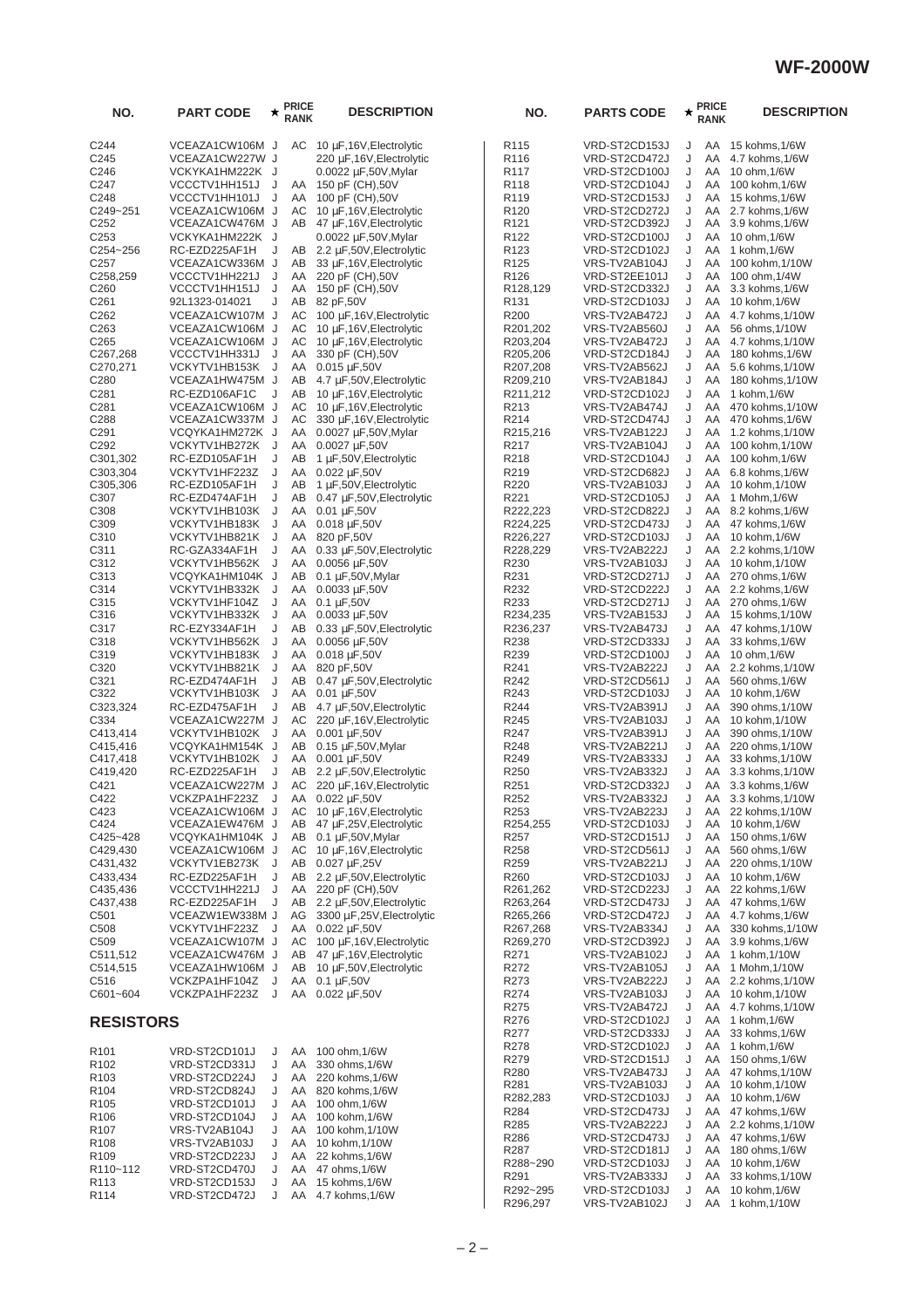| NO.               | <b>PART CODE</b>             | $\star$ | <b>PRICE</b><br><b>RANK</b> | <b>DESCRIPTION</b>               | NO.                  | <b>PARTS CODE</b> | ★      | <b>PRICE</b><br><b>RANK</b> | <b>DESCRIPTION</b>              |
|-------------------|------------------------------|---------|-----------------------------|----------------------------------|----------------------|-------------------|--------|-----------------------------|---------------------------------|
| R298,299          | VRD-ST2CD103J                | J       | AA                          | 10 kohm, 1/6W                    | <b>CABINET PARTS</b> |                   |        |                             |                                 |
| R301              | VRD-ST2CD102J                | J       | AA                          | 1 kohm, 1/6W                     |                      |                   |        |                             |                                 |
| R303~306          | VRD-ST2CD222J                | J       | AA                          | 2.2 kohms, 1/6W                  | 201                  | 92L20021000102    | J      | AY                          | Front Cabinet [WF-2000W (S)]    |
| R307              | VRD-ST2EE221J                | J       | AA                          | 220 ohms, 1/4W                   | 201                  | 92L20021000104    | J      | AY                          | Front Cabinet [WF-2000W (BK)]   |
| R308~310          | VRD-ST2CD102J                | J       | AA                          | 1 kohm, 1/6W                     | 202                  | 92L20221000101    | J      | BA                          | Rear Cabinet [WF-2000W (S)]     |
| R317,318          | VRD-ST2CD102J                | J       | AA                          | 1 kohm, 1/6W                     | 202                  | 92L20221000102    | J      | AZ                          | Rear Cabinet [WF-2000W (BK)]    |
| R319              | VRD-ST2CD331J                | J       | AA                          | 330 ohms, 1/6W                   | 203                  | 92L21021000101    | J      | AG                          | <b>Battery Compartment Lid</b>  |
| R321,322          | VRS-TV2AB563J                | J       | AA                          | 56 kohms, 1/10W                  |                      |                   |        |                             | [WF-2000W (S)]                  |
| R323              | VRD-ST2CD103J                | J       | AA                          | 10 kohm, 1/6W                    | 203                  | 92L21021000102    | J      | AG                          | <b>Battery Compartment Lid</b>  |
| R333              | VRD-ST2CD102J                | J       | AA                          | 1 kohm, 1/6W                     |                      |                   |        |                             | [WF-2000W (BK)]                 |
| R411              | VRD-ST2EE331J                | J       | AA                          | 330 ohms, 1/4W                   | 204                  | 92L21121000101    | J      | AN                          | Cassette Holder [Tape 1]        |
| R415,416          | VRD-ST2CD472J                | J       | AA                          | 4.7 kohms, 1/6W                  |                      |                   |        |                             | [WF-2000W (S)]                  |
| R417,418          | VRD-ST2CD223J                | J       | AA                          | 22 kohms, 1/6W                   | 204                  | 92L21121000102    | J      |                             | AN Cassette Holder [Tape 1]     |
| R419,420          | VRS-TV2AB332J                | J       | AA                          | 3.3 kohms, 1/10W                 |                      |                   |        |                             | [WF-2000W (BK)]                 |
| R421,422          | VRS-TV2AB102J                | J       | AA                          | 1 kohm, 1/10W                    | 205                  | 92L21121000201    | J      | AN                          | Cassette Holder [Tape 2]        |
| R423,424          | VRS-TV2AB222J                | J       | AA                          | 2.2 kohms, 1/10W                 |                      |                   |        |                             | [WF-2000W (S)]                  |
| R425~428          | VRD-ST2EE2R2J                | J       | AA                          | 2.2 ohms, 1/4W                   | 205                  | 92L21121000202    | J      |                             | Cassette Holder [Tape 2]        |
| R429,430          | VRD-ST2EE221J                | J       | AA                          | 220 ohms, 1/4W                   |                      |                   |        |                             | [WF-2000W (BK)]                 |
| R431,432          | VRS-TV2AB153J                | J       | AA                          | 15 kohms, 1/10W                  | 206                  | 92L23021000102    | J      | AL                          | Panel, Display                  |
| R433              | VRD-ST2CD153J                | J       | AA                          | 15 kohms, 1/6W                   | 207                  | 92L24021000101    | J      | AB                          | <b>Dial Pointer</b>             |
| R434              | VRD-ST2CD682J                | J       | AA                          | 6.8 kohms, 1/6W                  | 208                  | 92L24821000101    | J      |                             | Handle [WF-2000W (S)]           |
| R435,436          | VRS-TV2AB682J                | J       | AA                          | 6.8 kohms, 1/10W                 | 208                  | 92L24821000102    | J      | AG                          | Handle [WF-2000W (BK)]          |
| R437              | VRD-ST2CD682J                | J       | AA                          | 6.8 kohms, 1/6W                  | 209                  | 92L26021000101    | J      | AB                          | Window, Dial                    |
| R438,439          | VRS-TV2AB682J                | J       | AA                          | 6.8 kohms, 1/10W                 | 210                  | 92L26121000102    | J      | AF                          | Panel, Cassette Holder [Tape 1] |
| R440,441          | VRS-TV2AB334J                | J       | AA                          | 330 kohms, 1/10W                 | 211                  | 92L26721000101    | J      | AE                          | Lens, Volume Knob               |
| R442.443          | VRS-TV2AB331J                | J       | AA                          | 330 ohms, 1/10W                  |                      |                   |        | AB                          | Knob, Tuning                    |
| R507              | VRS-TV2AB473J                | J       | AA                          | 47 kohms, 1/10W                  | 212                  | 92L27021000101    | J      |                             |                                 |
| R508              | VRS-TV2AB392J                | J       | AA                          | 3.9 kohms, 1/10W                 | 213<br>214           | 92L27021000201    | J<br>J | AB<br>AE                    | Knob, Fine Tuning               |
| R509              | VRS-TV2AB331J                | J       | AA                          | 330 ohms, 1/10W                  |                      | 92L27220000301    |        |                             | Button, F FWD [Tape 2]          |
| R510              | VRS-TV2AB104J                | J       | AA                          | 100 kohm, 1/10W                  |                      |                   |        |                             | [WF-2000W (S)]                  |
| R511              | VRD-ST2CD103J                | J       | AA                          | 10 kohm, 1/6W                    | 214                  | 92L27220000302    | J      |                             | AE Button, F FWD [Tape 2]       |
| R512              | VRS-TV2AB103J                | J       | AA                          | 10 kohm, 1/10W                   |                      |                   |        |                             | [WF-2000W (BK)]                 |
| R514              | VRD-ST2CD103J                | J       | AA                          | 10 kohm, 1/6W                    | 215                  | 92L27220000401    | J      | AE                          | Button, Stop/Eject [Tape 2]     |
|                   |                              |         |                             |                                  |                      |                   |        |                             | [WF-2000W (S)]                  |
|                   |                              |         |                             |                                  | 215                  | 92L27220000402    | J      | AE                          | Button, Stop/Eject [Tape 2]     |
|                   | <b>OTHER CIRCUITRY PARTS</b> |         |                             |                                  |                      |                   |        |                             | [WF-2000W (BK)]                 |
|                   |                              |         |                             |                                  | 217                  | 92L27221000101    | J      | AE                          | Button, Record [Tape 1]         |
| CN101             | 92L3421-180003               | J       | <b>AD</b>                   | Connector Ass'y, 3Pin            |                      |                   |        |                             | [WF-2000W (S)]                  |
| CN201             | 92L3421-882002               | J       | AE                          | Plug, 3Pin                       | 217                  | 92L27221000102    | J      |                             | AE Button, Record [Tape 1]      |
| <b>CN202</b>      | 92L3421-879002               | J       | AG                          | Plug, 5Pin                       |                      |                   |        |                             | [WF-2000W (BK)]                 |
| CN203             | 92L3461-000076               | J       | AD                          | Flat Wire, 6Pin                  | 218                  | 92L27221000201    | J      |                             | AE Button, Play [Tape 1]        |
| CN204             | 92L3461-000077               | J       | <b>AD</b>                   | Flat Wire, 4Pin                  |                      |                   |        |                             | [WF-2000W (S)]                  |
| <b>CN205A/B</b>   | 92L3421-887002               | J       | AM                          | Connector Ass'y7Pin              | 218                  | 92L27221000202    | J      | AE                          | Button, Play [Tape 1]           |
| <b>CN206</b>      | 92L3471-000021               | J       | AF                          | Connector Ass'y,2Pin             |                      |                   |        |                             | [WF-2000W (BK)]                 |
| CN501             | 92L3421-417002               | J       | AD                          | Plug, 2Pin                       | 219                  | 92L27221000301    | J      | AE                          | Button, Rewind [Tape 1]         |
| CN502             | 92L3421-152002               | J       | AG                          | Connector Ass'y, 10Pin           |                      |                   |        |                             | [WF-2000W (S)]                  |
| CON101            | 92L3101-171010               | J       | AB                          | Plug, 3Pin                       | 219                  | 92L27221000302    | J      | AE                          | Button, Rewind [Tape 1]         |
| <b>CON201</b>     | 92L3101-171010               | J       | AB                          | Plug, 3Pin                       |                      |                   |        |                             | [WF-2000W (BK)]                 |
| <b>CON202</b>     | 92L3101-171008               | J       | AB                          | Plug, 5Pin                       | 220                  | 92L27221000401    | J      | AE                          | Button, F FWD [Tape 1]          |
| <b>CON401</b>     | 92L3301-008001               | J       | AK                          | Terminal, Speaker                |                      |                   |        |                             | [WF-2000W (S)]                  |
| <b>CON501</b>     | 92L3101-094001               | J       | AB                          | Connector Ass'y,2Pin             | 220                  | 92L27221000402    | J      | AE                          | Button, F FWD [Tape 1]          |
| <b>CON502</b>     | 92L3101-171003               | J       | AC                          | Plug, 10Pin                      |                      |                   |        |                             | [WF-2000W (BK)]                 |
| <b>△F601</b>      | 92L5301-025002               | J       | AE                          | Fuse, T4A L 250V                 | 221                  | 92L27221000501    | J      |                             | AE Button, Stop/Eject [Tape 1]  |
| <b>JK201</b>      | 92L3202-036002               | J       | AE                          | Jack.Mic                         |                      |                   |        |                             | [WF-2000W (S)]                  |
| <b>JK202</b>      | 92L3201-080001               | J       | AG                          | Jack, LINE Input                 | 221                  | 92L27221000502    | J      | AE                          | Button, Stop/Eject [Tape 1]     |
| <b>JK401</b>      | 92L3202-036001               | J       | AE                          | Jack, Headphones                 |                      |                   |        |                             | [WF-2000W (BK)]                 |
| M1(246-10)        | 92L195912301                 | J       |                             | Motor with Pulley [Tape]         | 222                  | 92L27221000601    | J      | AE                          | Button, Pause [Tape 1]          |
| MIC <sub>1</sub>  | 92L7201-002001               | J       | AG                          | <b>Built-in Microphone</b>       |                      |                   |        |                             | [WF-2000W (S)]                  |
| $\mathbb A$ SO601 | 92L3204-017001               | J       |                             | Socket, AC Inlet                 | 222                  | 92L27221000602    | J      |                             | AE Button, Pause [Tape 1]       |
| SW2(245-12)       | 92L4110-011002               | J       |                             | Switch, Leaf Type                |                      |                   |        |                             | [WF-2000W (BK)]                 |
|                   |                              |         |                             | [Tape 1 Play]                    | 224                  | 92L27220000101    |        |                             | J AE Button, Play [Tape 2]      |
| SW3(245-13)       | 92L4110-011001               | J       |                             | Switch, Leaf Type                |                      |                   |        |                             | [WF-2000W (S)]                  |
|                   |                              |         |                             | [Tape 1 FF/REW]                  | 224                  | 92L27220000102    | J      |                             | AE Button, Play [Tape 2]        |
| SW4(245-14)       | 92L4110-011003               | J       |                             | Switch, Leaf Type                |                      |                   |        |                             | [WF-2000W (BK)]                 |
|                   |                              |         |                             | [Tape 1 REC]                     | 225                  | 92L27220000201    | J      | AE                          | Button, Rewind [Tape 2]         |
| SW5(245-15)       | 92L4110-011003               | J       |                             | Switch, Leaf Type                |                      |                   |        |                             | [WF-2000W (S)]                  |
|                   |                              |         |                             | [Tape 2 Play]                    | 225                  | 92L27220000202    | J      | AE                          | Button, Rewind [Tape 2]         |
| SW6(245-16)       | 92L4110-011003               | J       |                             | Switch, Leaf Type                |                      |                   |        |                             | [WF-2000W (BK)]                 |
|                   |                              |         |                             | [Tape 2 FF/REW]                  | 226                  | 92L37921000101    | J      |                             | AC Cushion, Leg [WF-2000W (BK)] |
| SW101             | 92L4103-022001               | J       | AF                          | Switch, Slide Type               | 226                  | 92L37921000102    | J      |                             | Cushion, Leg [WF-2000W (S)]     |
|                   |                              |         |                             | [Band Selector]                  | 228                  | 92L43021000101    | J      |                             | AK Heat Sink                    |
| SW202             | 92L4103-025001               | J       | AD                          | Switch, Slide Type [Beat Cancel] | 229                  | 92L57920000107    | J      |                             | AE Label, Specifications        |
| SW203             | 92L4103-025002               | J       | AE                          | Switch, Slide Type [Dubbing      |                      |                   |        |                             | [WF-2000W (S) Except for        |
|                   |                              |         |                             | Speed/Mic/FM Mode]               |                      |                   |        |                             | Russian/Philippines]            |
| SW401             | 92L4104-002001               | J       | AF                          | Switch, Push Type [X-Bass]       | 229                  | 92L57920000108    | J      | AE                          | Label, Specifications           |
| SW501             | 92L4103-025003               | J       | AF                          | Switch, Slide Type               |                      |                   |        |                             | [WF-2000W (BK) for Russian/     |
|                   |                              |         |                             | [Function Selector]              |                      |                   |        |                             | Philippines]                    |
| $\mathbb A$ SW601 | 92L4106-011001               | J       |                             | AH Switch, Slide Type            | 229                  | 92L57920000109    | J      |                             | AE Label, Specifications        |
|                   |                              |         |                             | [Voltage Selector]               |                      |                   |        |                             | [WF-2000W (S) for Russian]      |
|                   |                              |         |                             |                                  | 229                  | 92L57920000110    | J      |                             | AE Label, Specifications        |
|                   |                              |         |                             |                                  |                      |                   |        |                             | [WF-2000W (BK) for Russian]     |
|                   |                              |         |                             |                                  | 229                  | 92L57920000111    | J      | AE                          | Label, Specifications           |
|                   |                              |         |                             |                                  |                      |                   |        |                             | [WF-2000W (S) for Philippines]  |
|                   |                              |         |                             |                                  |                      |                   |        |                             |                                 |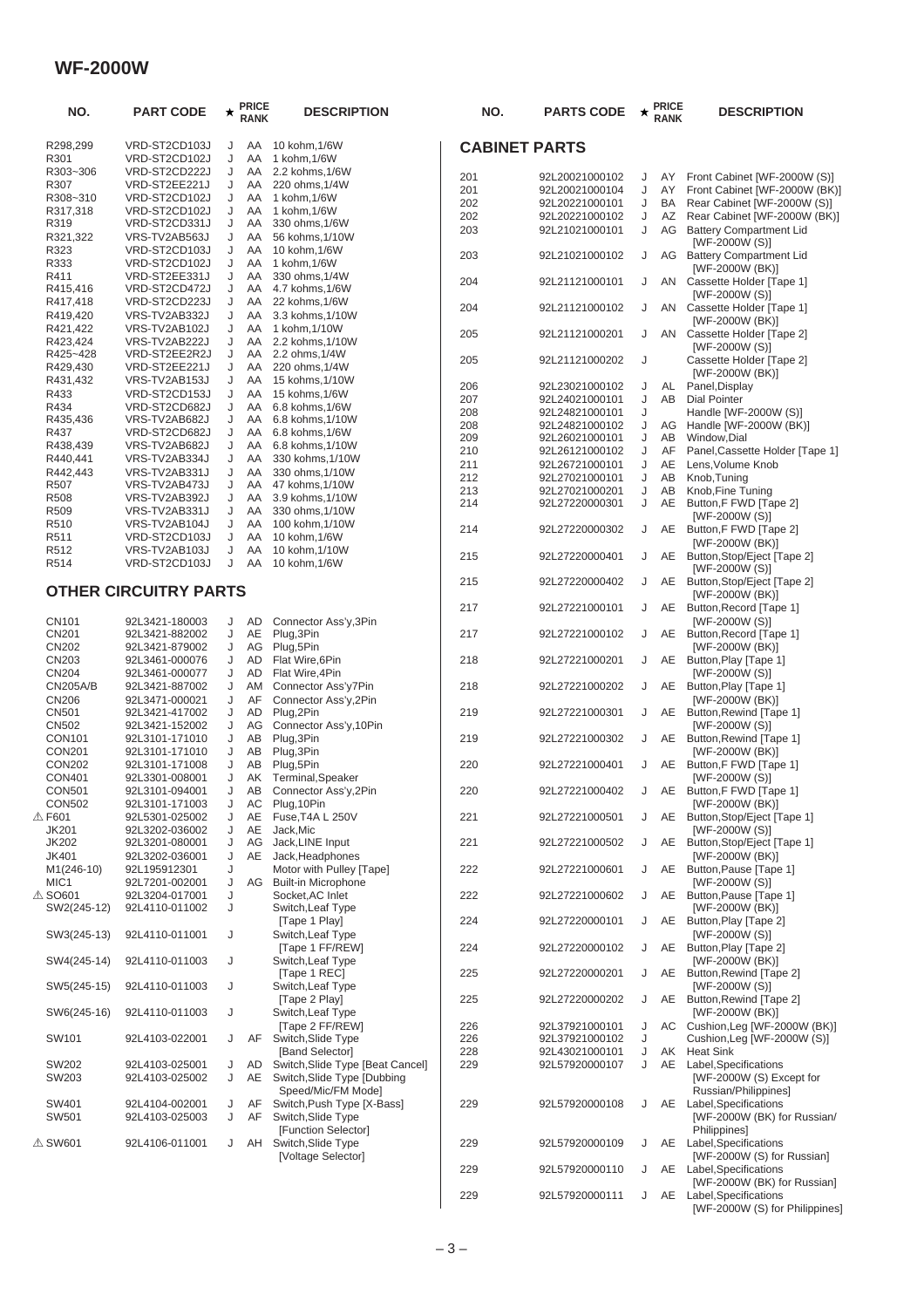| NO.                    | <b>PART CODE</b>                  | ★      | <b>PRICE</b><br><b>RANK</b> | <b>DESCRIPTION</b>                                     | NO.              | <b>PARTS CODE</b>                      | ★      | <b>PRICE</b><br><b>RANK</b> | <b>DESCRIPTION</b>                                      |
|------------------------|-----------------------------------|--------|-----------------------------|--------------------------------------------------------|------------------|----------------------------------------|--------|-----------------------------|---------------------------------------------------------|
| 229                    | 92L57920000112                    | J      |                             | AM Label, Specifications<br>[WF-2000W (BK) for Philip- |                  | <b>SPEAKER BOX PARTS</b>               |        |                             |                                                         |
| 230                    | 92L27321000101                    | J      | AD                          | pines]<br>Knob, Volume                                 | 901              | 92L79921000701                         | J      |                             | Front Cabinet Ass'y, Left<br>[WF-2000W (S)]             |
| 231<br>232             | 92L27321000201<br>92L27721000101  | J<br>J | AC<br>AB                    | Knob, X-BASS<br>Knob.Function                          | 901              | 92L79921000901                         | J      |                             | Front Cabinet Ass'y, Left                               |
| 233<br>234             | 92L27821000101<br>92L27821000201  | J<br>J | AC<br>AC                    | Knob, Band Selector<br>Knob, Dubing Speed              | 902              | 92L79921000801                         | J      |                             | [WF-2000W (BK)]<br>Front Cabinet Ass'y, Righ            |
| 235<br>236             | 92L28921000101<br>92L28921000201  | J<br>J | AG<br>AF                    | Ring, Volume Knob<br>Ring, X-BASS Knob                 | 902              | 92L79921000A01                         | J      |                             | [WF-2000W (S)]<br>Front Cabinet Ass'y, Righ             |
| $\triangle$ 238<br>239 | QFSHD0001AWZZ J<br>92L25021000101 | J      | AB<br>AB                    | Holder, Fuse<br>Holder, LED, Left                      | 903              | 92L20621000101                         | J      | AU                          | [WF-2000W (BK)]<br>Rear Cabinet, Left                   |
| 240                    | 92L25021000201                    | J      | AB                          | Holder, LED, Right                                     | 903              | 92L20621000102                         | J      |                             | [WF-2000W (S)]<br>AU Rear Cabinet, Left                 |
| 241                    | 92L47421001101                    | J      | AE                          | Spring, Battery,-                                      |                  |                                        |        |                             | [WF-2000W (BK)]                                         |
| 242<br>243             | 92L370101G030D<br>92L370101G020D  | J<br>J | AC<br>AE                    | Cover, PWB Pointer<br>Cover, PWB A                     | 904              | 92L20621000201                         | J      |                             | AU Rear Cabinet, Right                                  |
| 244                    | 92L370101G020E                    | J      | AE                          | Cover, PWB B                                           |                  |                                        |        |                             | [WF-2000W (S)]                                          |
| 245                    | 92L7702-018001                    | J      |                             | Tape Mechanism Ass'y                                   | 904              | 92L20621000202                         | J      |                             | AU Rear Cabinet, Right<br>[WF-2000W (BK)]               |
| $245 - 1$              | 92L195904301                      | J      | AH                          | Pinch Roller Arm Ass'y, Fast<br>Forward                | 905              | 92L21221000101                         | J      | AB                          | Holder, Speaker Cord<br>[WF-2000W (S)]                  |
| $245 - 2$<br>$245 - 3$ | 92L195904302<br>92L192104009      | J<br>J |                             | AH Pinch Roller Arm Ass'y, Rewind                      | 905              | 92L21221000102                         | J      | AB                          | Holder, Speaker Cord                                    |
| 245-4                  | 92L62160701                       | J      |                             | Pinch Roller Arm Ass'y<br>Head, Playback [Tape 2]      |                  |                                        |        |                             | [WF-2000W (BK)]                                         |
| $245 - 5$              | 92L620101111                      | J      |                             | Head, Record/Playback [Tape 1]                         | 906<br>907       | 92L23421000101<br>92L23421000201       | J<br>J |                             | AR Decoration Panel, Left<br>AR Decoration Panel, Right |
| 245-6                  | 92L62091010                       | J      |                             | Head, Erase [Tape 1]                                   | 909              | 92L37921000201                         | J      | AD                          | Cushion, Leg                                            |
| 245-7                  | 92L182112173                      | J      |                             | AE Belt, Main [Tape 1]                                 | 910              | 92L61440041610                         | J      | AB                          | Screw,ø4×16mm                                           |
| 245-8<br>245-9         | 92L18511417                       | J<br>J | <b>AD</b>                   | Belt, Main [Tape 2]<br>Belt, FF/REW                    | 911              | 92L61430040810                         | J      | AA                          | Screw,ø3x8mm                                            |
| 245-10(M1)             | 92L19210703<br>92L195912301       | J      |                             | Motor with Pulley [Tape]                               | 912              | 92L3461000062                          | J      |                             | Speaker Cord                                            |
| 245-12(SW2)            | 92L4110-011002                    | J      |                             | Switch, Slide Type                                     | 913<br>914       | 92L3461000064<br>92L3461000065         | J<br>J |                             | Speaker Cord<br>Speaker Cord                            |
|                        |                                   |        |                             | [Tape 1 Play]                                          |                  |                                        |        |                             | (With Capacitor C1,2)                                   |
| 245-13(SW3)            | 92L4110-011001                    | J      |                             | Switch, Leaf Type                                      | 915              | 92L3461000079                          | J      |                             | Speaker Cord                                            |
|                        |                                   |        |                             | [Tape 1 FF/REW]                                        | SP1,2            | 92L4801-097001                         | J      | AS                          | Tweeter                                                 |
| 245-14(SW4)            | 92L4110-011003                    | J      |                             | Switch, Leaf Type<br>[Tape 1 REC]                      | SP3,4            | 92L4801-096001                         | J      | AU                          | Woofer                                                  |
| 245-15(SW5)            | 92L4110-011003                    | J      |                             | Switch, Leaf Type                                      | SP5,6            | 92L3461-000079                         | J<br>J | AB                          | Woofer                                                  |
|                        |                                   |        |                             | [Tape 2 Play]                                          | SP7,8            | 92L4802-005001                         |        | AM                          | <b>Super Tweeter</b>                                    |
| 245-16(SW6)            | 92L4110-011003                    | J      |                             | Switch, Leaf Type                                      |                  | <b>ACCESSORIES/PACKING PARTS</b>       |        |                             |                                                         |
|                        |                                   |        |                             | [Tape 2 FF/REW]                                        |                  |                                        |        |                             |                                                         |
| 247<br>248             | 92L22621000101<br>92L25821000101  | J<br>J | AC<br>AC                    | Bracket, Gear<br>Holder, Function Knob                 | ⚠                | QACCA0004AW00                          | J      |                             | AK AC Power Supply Cord                                 |
| 249                    | 92L29021000101                    | J      | <b>AD</b>                   | Dial Whell                                             | ⚠                | QACCE0007AW00                          | J      |                             | AH AC Power Supply Cord                                 |
| 250                    | 92L29021000201                    | J      | AC                          | Gear, A                                                | ⚠                | QPLGA0003AWZZ                          | J      | AF                          | <b>AC Plug Adaptor</b>                                  |
| 251                    | 92L29021000301                    | J      | AB                          | Gear, B                                                | ⚠                | QPLGA0004AWZZ J                        |        | AF                          | <b>AC Plug Adaptor</b>                                  |
| 252                    | 92L29021000401                    | J      | AC                          | Gear, C                                                |                  | 92L31020300401<br>92L31048600401       | J<br>J | AC<br>AE                    | Polyethylene Bag, Acces<br>Polyethylene Bag, Unit       |
| 253                    | 92L30021000102                    | J      | AV                          | Nylon Band                                             |                  | 92L489QT800201                         | J      | AD                          | Mic Panel, for Set                                      |
| 254<br>255             | 92L375QT800101<br>92L42921000101  | J<br>J | AC<br><b>AD</b>             | Holder, Mic<br><b>Bracket, Front Cabinet</b>           |                  | 92L51020000101                         | J      | AV                          | Packing Case [WF-2000                                   |
| 256                    | 92L42921000201                    | J      | AC                          | <b>Bracket, Dial Pointer</b>                           |                  | 92L51020000102                         | J      | AV                          | Packing Case [WF-2000                                   |
| 257                    | 92L25133010101                    | J      | AC                          | Rod Antenna                                            |                  | 92L579QT800111                         | J      | AB                          | Label, Japan, for Set                                   |
| 259                    | 92L47121000101                    | J      | AC                          | Spring, Cassette Holder Up                             |                  | 92L579QT800126                         |        |                             | AB Label, Japan, for Packing                            |
| 260                    | 92L48121000101                    | J      |                             | Shield Plate                                           |                  | 92L579QT800128                         | J      |                             | AB Label, Hong Kong                                     |
| 262                    | 92L70321000101                    | J      | AG                          | Dampar                                                 |                  | 92L57920000101                         | J      |                             | [For Hong Kong Only]<br>AC Label, Bar Code [WF-200      |
| 263<br>264             | 92L79721000101<br>92L26121000202  | J<br>J | AF                          | Badge, SHARP<br>Panel, Cassette Holder [Tape 2]        |                  | 92L57920000102                         | J      | AC.                         | Label, Bar Code                                         |
| △ 265                  | 92L21521000101                    | J      | AC                          | AC Inlet                                               |                  |                                        |        |                             | [WF-2000W (BK)]                                         |
| 266                    | 92L47721000201                    | J      | AD                          | Spring, FM Antenna                                     |                  | 92L57920000103                         | J      |                             | AC Label, Safety                                        |
| 267                    | 92L25021000301                    | J      | AA                          | Holder, LED                                            |                  |                                        |        |                             | [For Hong Kong Only]                                    |
| 601                    | 92L60030500830                    | J      | AA                          | Screw,ø3x8mm                                           |                  | 92L57920000201                         | J      | AG                          | Label, Feature                                          |
| 602                    | 92L60130500830                    | J      | AA                          | Screw,ø3x8mm                                           |                  | 92L57921000202<br>92L58020000102       | J<br>J | AH<br>AP                    | Label, Feature<br><b>Operation Manual</b>               |
| 603<br>604             | 92L60426450610                    | J<br>J | AA<br>AB                    | Screw,ø2.6×6mm<br>Screw,ø3x30mm                        |                  |                                        |        |                             | [Except for Russian]                                    |
| 605                    | 92L61030013010<br>92L61030010810  | J      | AA                          | Screw,ø3x8mm                                           |                  | 92L58020000103                         | J      | AP                          | Operation Manual [For F                                 |
| 606                    | 92L61030011010                    | J      | AA                          | Screw,ø3×10mm                                          |                  | 92L59021000101                         | J      | AF                          | <b>Warrarty Card</b>                                    |
| 607                    | 92L61030041410                    | J      | AВ                          | Screw,ø3×14mm                                          |                  |                                        |        |                             | [For Philippines Only]                                  |
| 608                    | 92L61230010610                    | J      | AA                          | Screw,ø3x6mm                                           |                  |                                        |        |                             |                                                         |
| 610                    | 92L61226010810                    | J      | AA                          | Screw,ø2.6×8mm                                         |                  | P.W.B. ASSEMBLY (Not Replacement Item) |        |                             |                                                         |
| 611                    | 92L61530041410                    | J      | AB                          | Screw,ø3×14mm                                          |                  |                                        |        |                             |                                                         |
| 612<br>613             | 92L61530041010<br>92L62030011010  | J<br>J | AB<br>AA                    | Screw,ø3×10mm<br>Screw,ø3×10mm                         | PWB-A1           | 92L370101G040A                         | J      |                             | Main (PWB Only)                                         |
| 614                    | 92L63305503207                    | J      | AA                          | Washer, ø3.2xø5.5x0.7mm                                | PWB-A2<br>PWB-A3 | 92L370101G040B<br>92L370101G040C       | J<br>J |                             | Equalizer (PWB Only)<br>Fine Tuning (PWB Only)          |
| 616                    | 92L62030061070                    | J      | AB                          | Screw,ø3×10mm                                          | PWB-A4           | 92L370101G040E                         | J      |                             | Battery A (BWB Only)                                    |
|                        |                                   |        |                             |                                                        |                  |                                        |        |                             |                                                         |

|   | NO.   | <b>PARTS CODE</b>                | ★ | <b>PRICE</b><br><b>RANK</b> | <b>DESCRIPTION</b>                                              |
|---|-------|----------------------------------|---|-----------------------------|-----------------------------------------------------------------|
|   |       | <b>SPEAKER BOX PARTS</b>         |   |                             |                                                                 |
|   | 901   | 92L79921000701                   | J |                             | Front Cabinet Ass'y, Left                                       |
|   | 901   | 92L79921000901                   | J |                             | [WF-2000W (S)]<br>Front Cabinet Ass'y, Left                     |
|   | 902   | 92L79921000801                   | J |                             | [WF-2000W (BK)]<br>Front Cabinet Ass'y, Right                   |
|   | 902   | 92L79921000A01                   | J |                             | [WF-2000W (S)]<br>Front Cabinet Ass'y, Right<br>[WF-2000W (BK)] |
|   | 903   | 92L20621000101                   | J | AU                          | Rear Cabinet, Left<br>[WF-2000W (S)]                            |
|   | 903   | 92L20621000102                   | J | AU                          | Rear Cabinet, Left<br>[WF-2000W (BK)]                           |
|   | 904   | 92L20621000201                   | J | AU                          | Rear Cabinet, Right<br>[WF-2000W (S)]                           |
|   | 904   | 92L20621000202                   | J | AU                          | Rear Cabinet, Right<br>[WF-2000W (BK)]                          |
|   | 905   | 92L21221000101                   | J | AВ                          | Holder, Speaker Cord<br>[WF-2000W (S)]                          |
|   | 905   | 92L21221000102                   | J | AВ                          | Holder, Speaker Cord<br>[WF-2000W (BK)]                         |
|   | 906   | 92L23421000101                   | J | AR                          | Decoration Panel, Left                                          |
|   | 907   | 92L23421000201                   | J | AR                          | <b>Decoration Panel, Right</b>                                  |
|   | 909   | 92L37921000201                   | J | AD                          | Cushion, Leg                                                    |
|   | 910   | 92L61440041610                   | J | AB                          | Screw,ø4×16mm                                                   |
|   | 911   | 92L61430040810                   | J | AA                          | Screw,ø3x8mm                                                    |
|   | 912   | 92L3461000062                    | J |                             | Speaker Cord                                                    |
|   | 913   | 92L3461000064                    | J |                             | Speaker Cord                                                    |
|   | 914   | 92L3461000065                    | J |                             | Speaker Cord<br>(With Capacitor C1,2)                           |
|   | 915   | 92L3461000079                    | J |                             | Speaker Cord                                                    |
|   | SP1,2 | 92L4801-097001                   | J | AS                          | Tweeter                                                         |
|   | SP3,4 | 92L4801-096001                   | J |                             | AU Woofer                                                       |
|   | SP5,6 | 92L3461-000079                   | J | AB                          | Woofer                                                          |
|   | SP7,8 | 92L4802-005001                   | J | AM                          | <b>Super Tweeter</b>                                            |
|   |       | <b>ACCESSORIES/PACKING PARTS</b> |   |                             |                                                                 |
| ⚠ |       | QACCA0004AW00                    | J | AK                          | <b>AC Power Supply Cord</b>                                     |
| ⚠ |       | QACCE0007AW00                    | J | AH                          | <b>AC Power Supply Cord</b>                                     |
| ⚠ |       | QPLGA0003AWZZ                    | J | AF                          | <b>AC Plug Adaptor</b>                                          |
| ⚠ |       | QPLGA0004AWZZ                    | J | AF                          | <b>AC Plug Adaptor</b>                                          |
|   |       | 92L31020300401                   | J | AC                          | Polyethylene Bag, Accessories                                   |
|   |       | 92L31048600401                   | J | AE                          | Polyethylene Bag, Unit                                          |
|   |       | 92L489QT800201                   | J | AD.                         | Mic Panel, for Set                                              |
|   |       | 92L51020000101                   | J | AV                          | Packing Case [WF-2000W (S)]                                     |
|   |       | 92L51020000102                   | J | AV                          | Packing Case [WF-2000W (BK)]                                    |
|   |       | 92L579QT800111                   | J | AB                          | Label, Japan, for Set                                           |
|   |       | 92L579QT800126                   | J | AВ                          | Label, Japan, for Packing Case                                  |
|   |       | 92L579QT800128                   | J | AВ                          | Label, Hong Kong<br>[For Hong Kong Only]                        |
|   |       | 92L57920000101                   | J | АC                          | Label, Bar Code [WF-2000W (S)]                                  |
|   |       | 92L57920000102                   | J | АC                          | Label, Bar Code<br>[WF-2000W (BK)]                              |
|   |       | 92L57920000103                   | J | АC                          | Label, Safety<br>[For Hong Kong Only]                           |
|   |       | 92L57920000201                   | J | AG                          | Label, Feature                                                  |
|   |       | 92L57921000202                   | J | AH                          | Label, Feature                                                  |
|   |       | 92L58020000102                   | J | AP                          | <b>Operation Manual</b>                                         |
|   |       |                                  |   |                             | [Except for Russian]                                            |
|   |       | 92L58020000103                   | J | AP                          | Operation Manual [For Russian]                                  |

#### **ASSEMBLY (Not Replacement Item)**

| PWB-A1  | 92L370101G040A | J —               | Main (PWB Only)        |
|---------|----------------|-------------------|------------------------|
| PWB-A2  | 92L370101G040B | J —               | Equalizer (PWB Only)   |
| PWB-A3  | 92L370101G040C | $J =$             | Fine Tuning (PWB Only) |
| PWB-A4  | 92L370101G040E | J —               | Battery A (BWB Only)   |
| PWB-A5  | 92L370101G040F | J —               | Battery B (PWB Only)   |
| ∧ PWB-B | 92L370101G050  | $\hspace{0.05cm}$ | Power (PWB Only)       |
|         |                |                   |                        |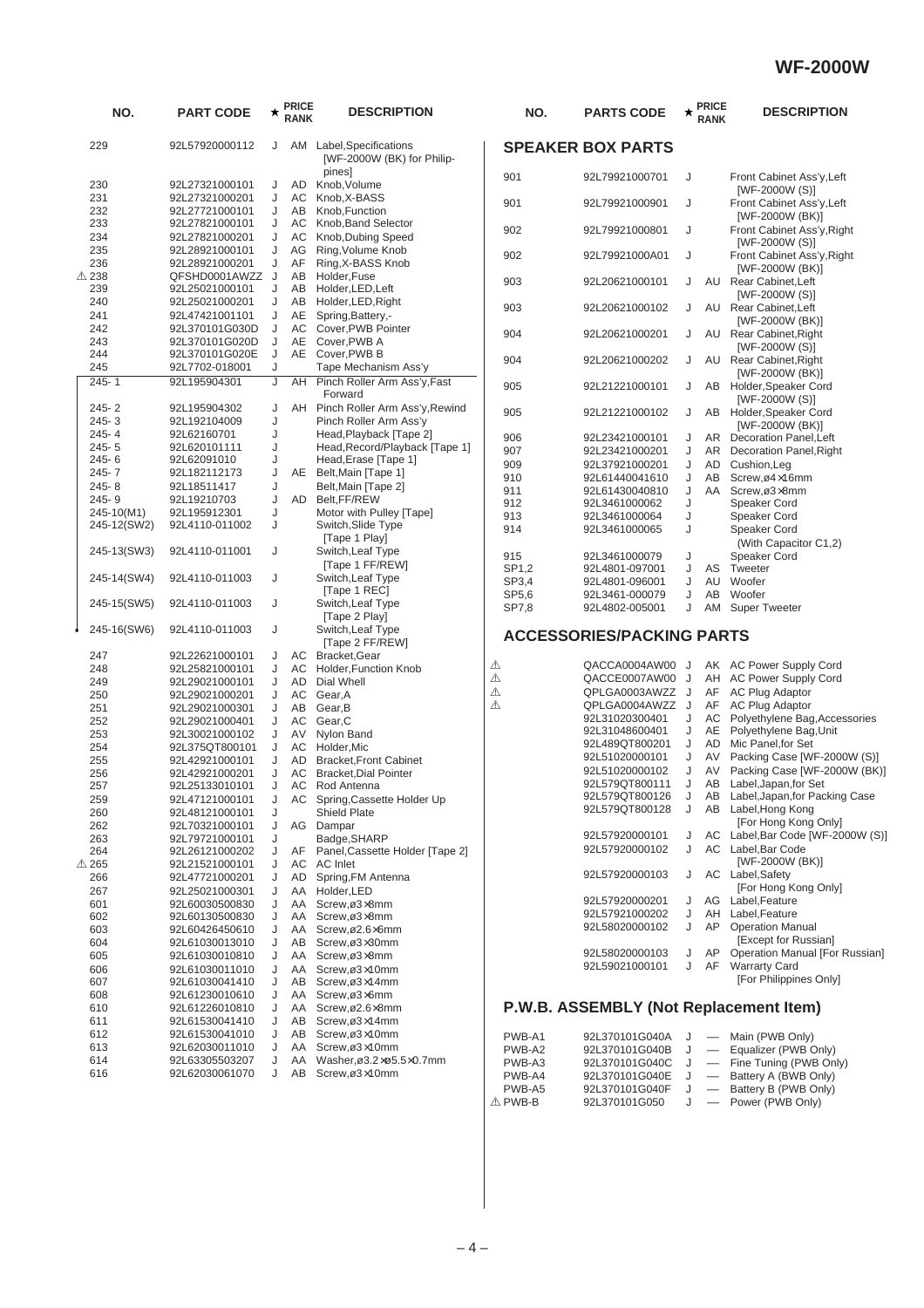

 $-5-$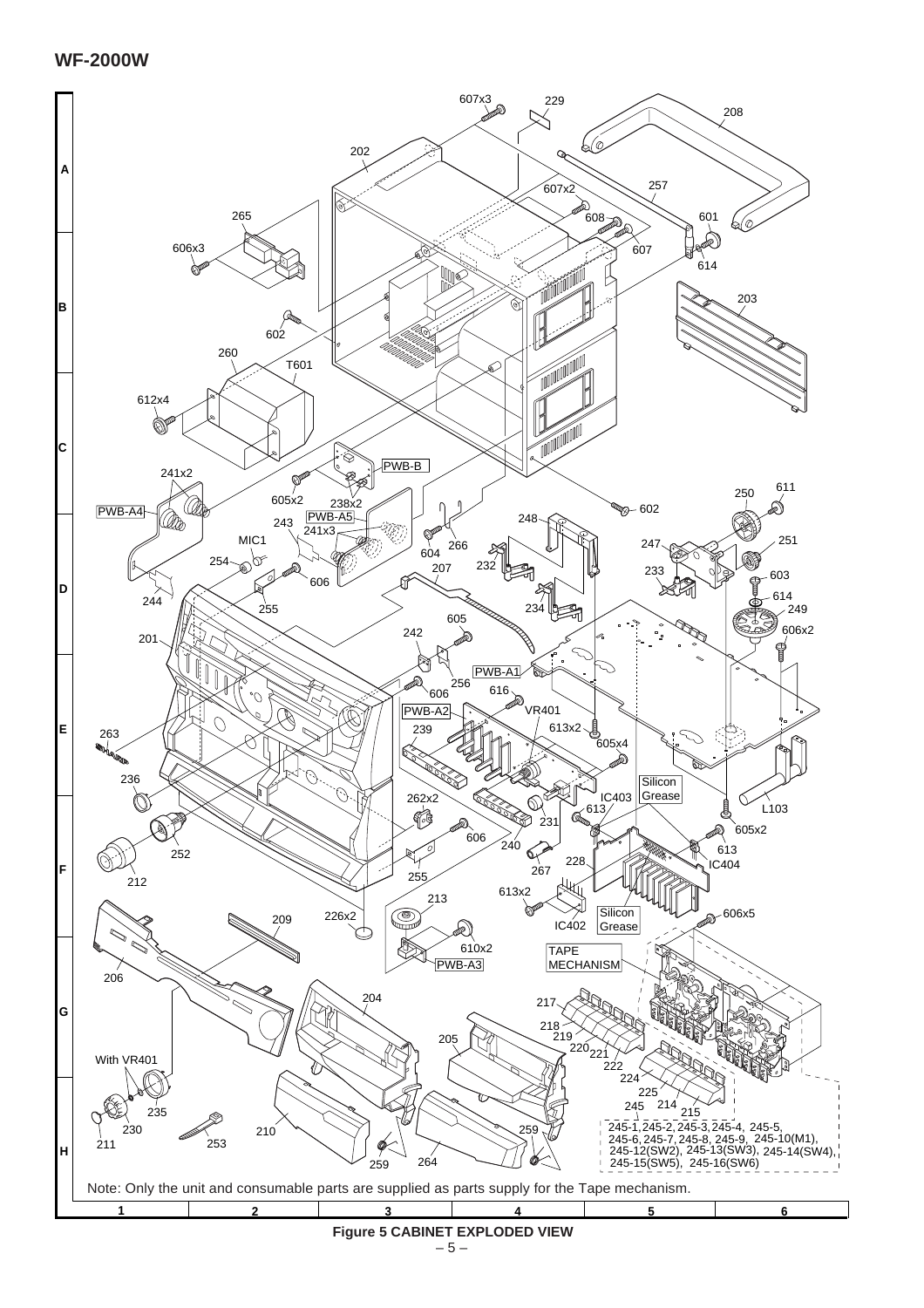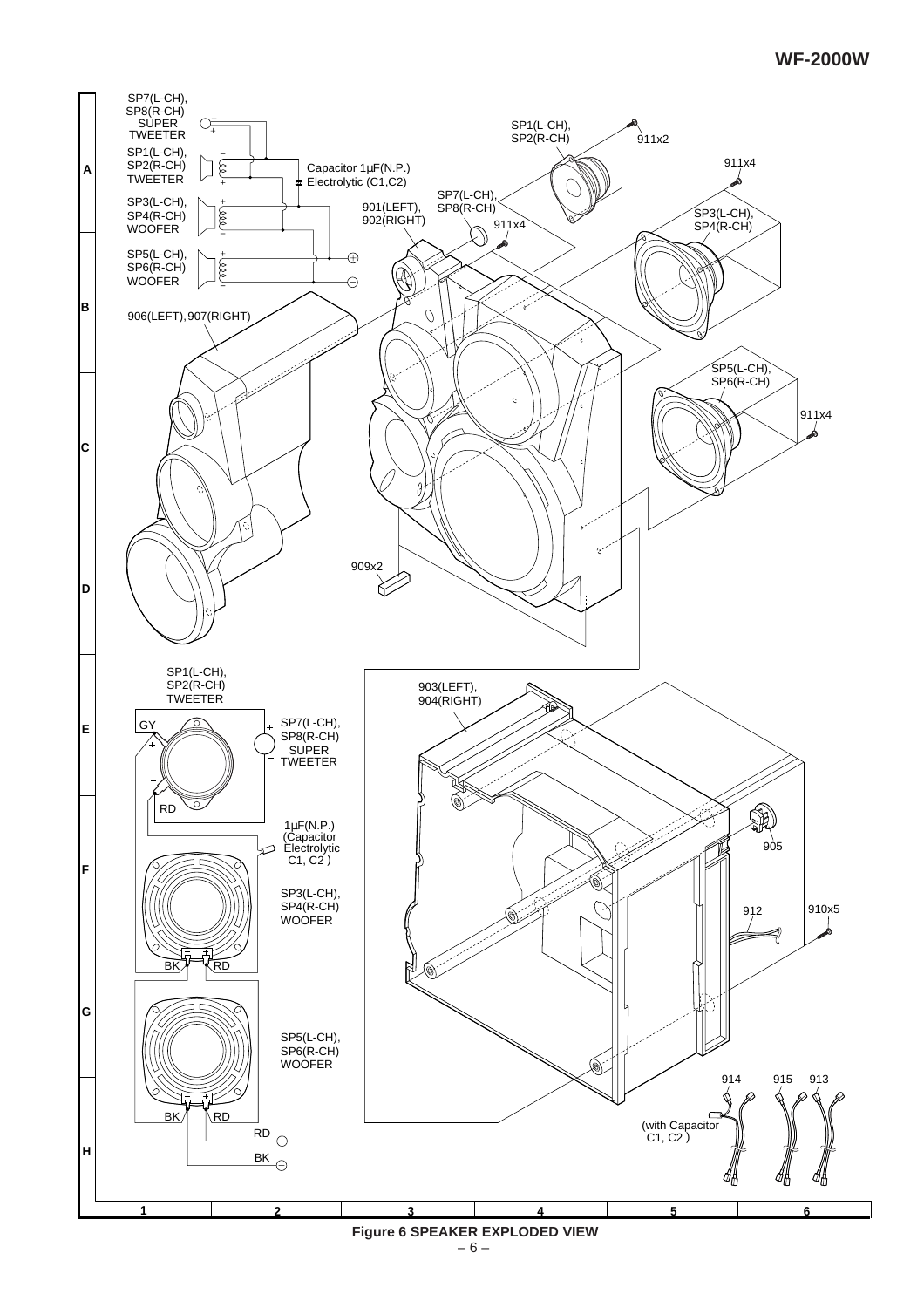**— M E M O —**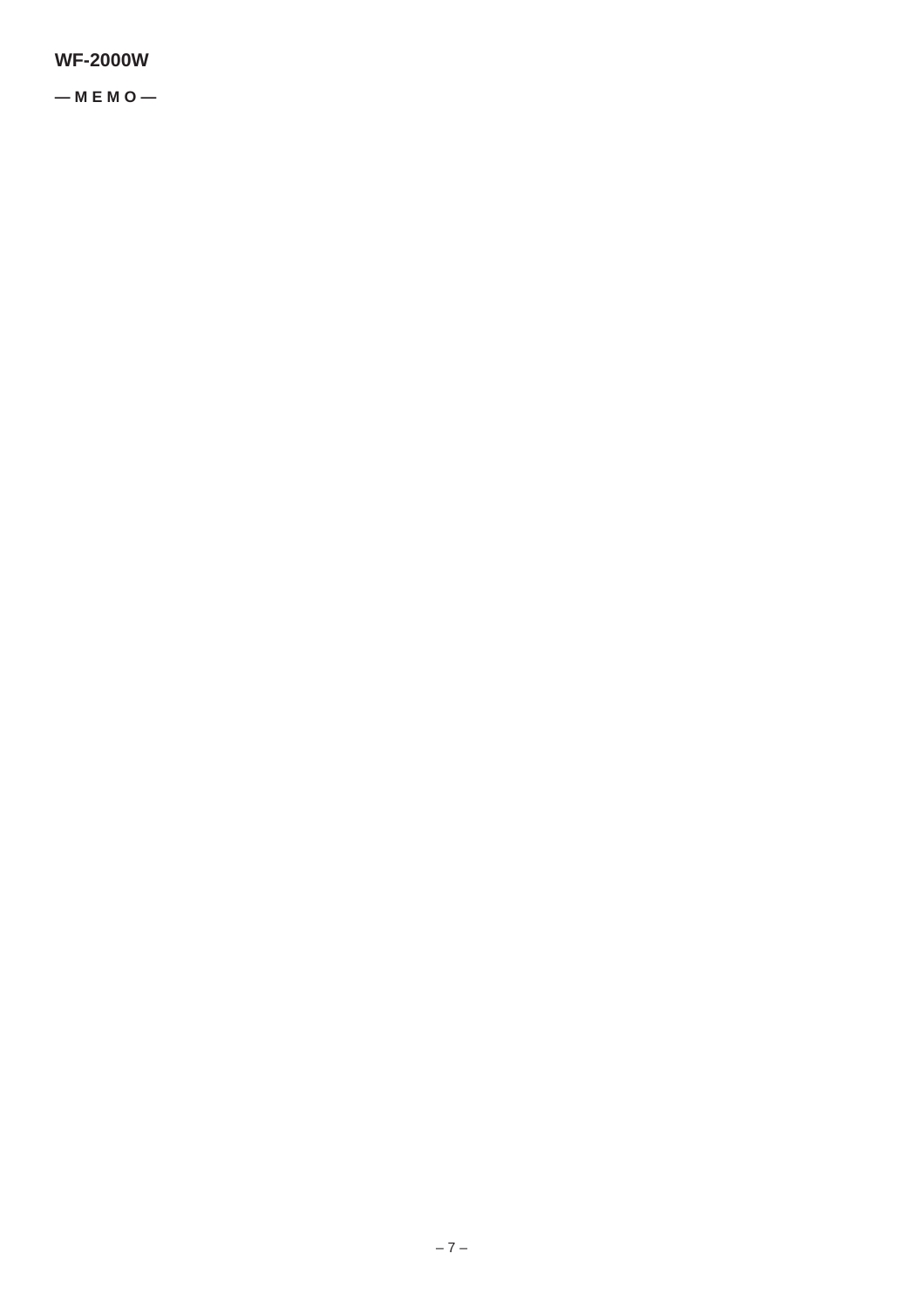**— M E M O —**